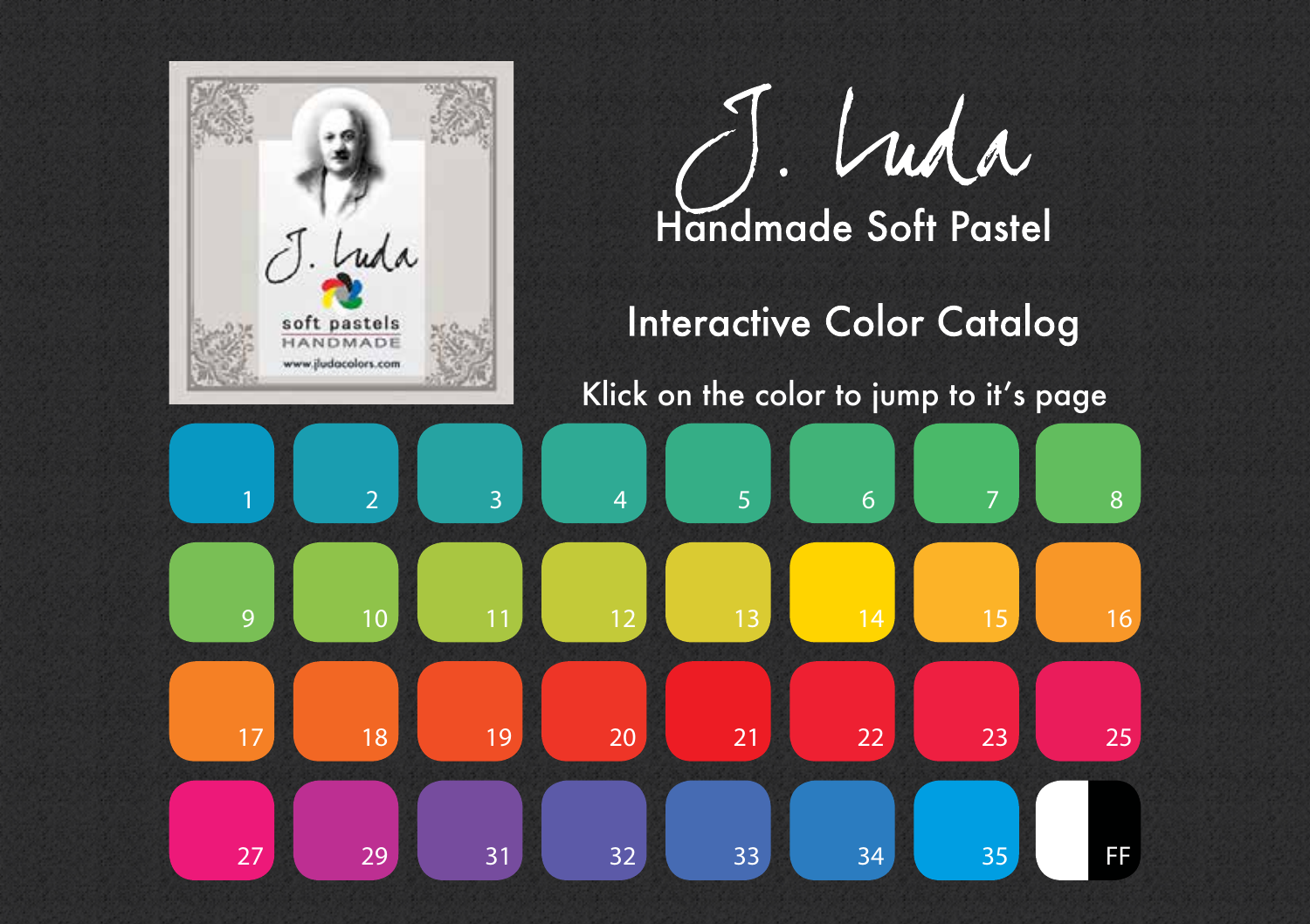<span id="page-1-0"></span>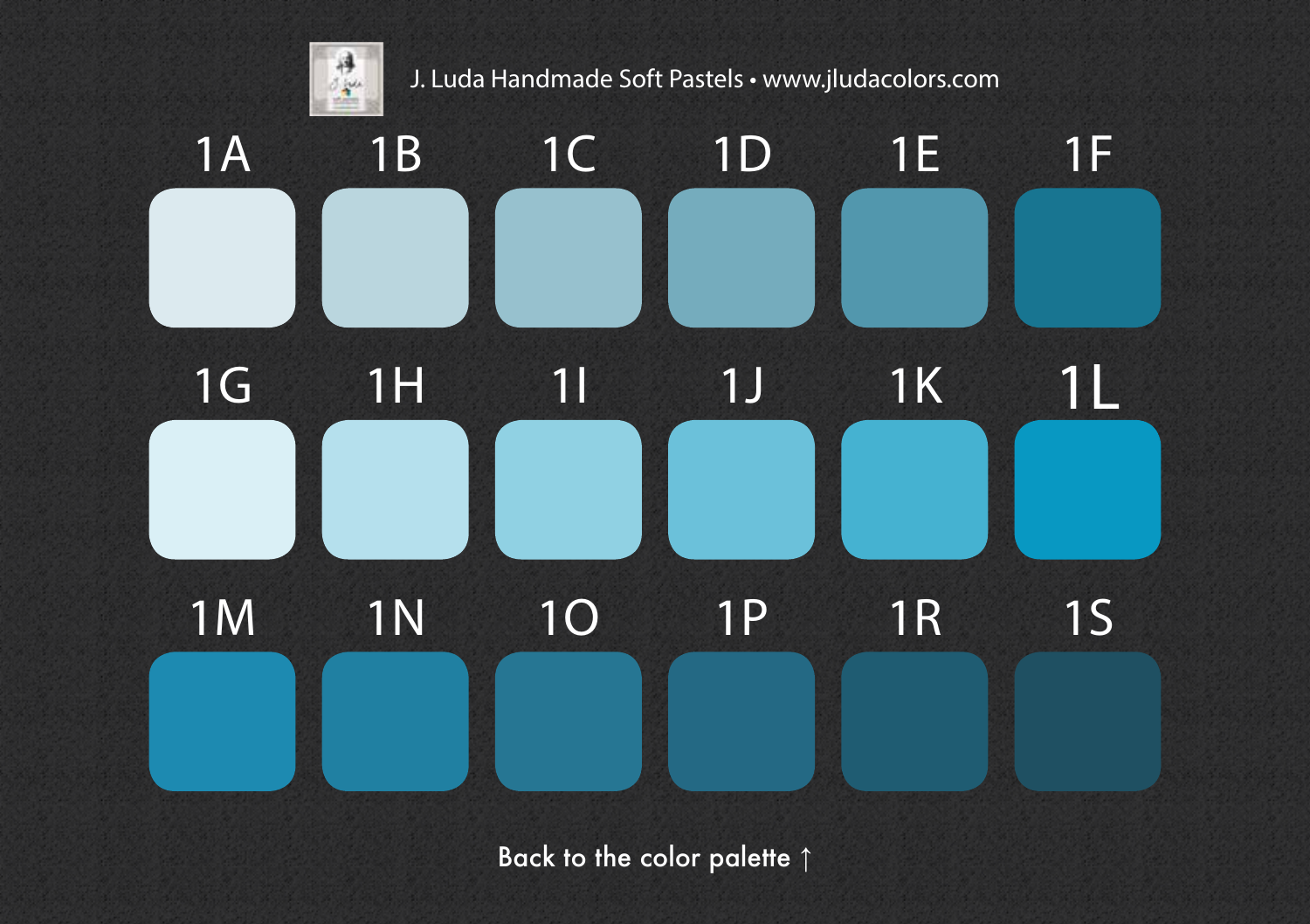<span id="page-2-0"></span>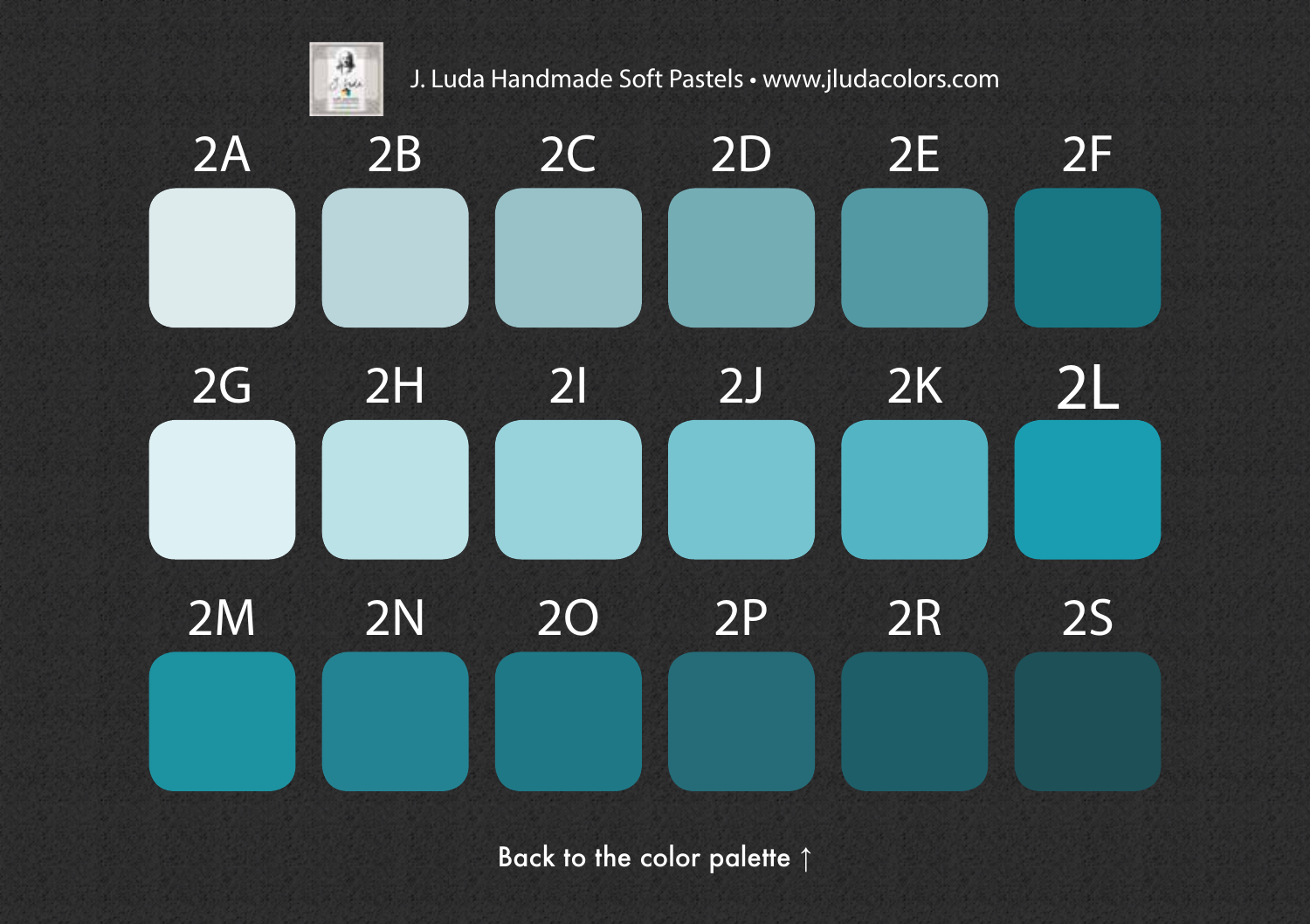<span id="page-3-0"></span>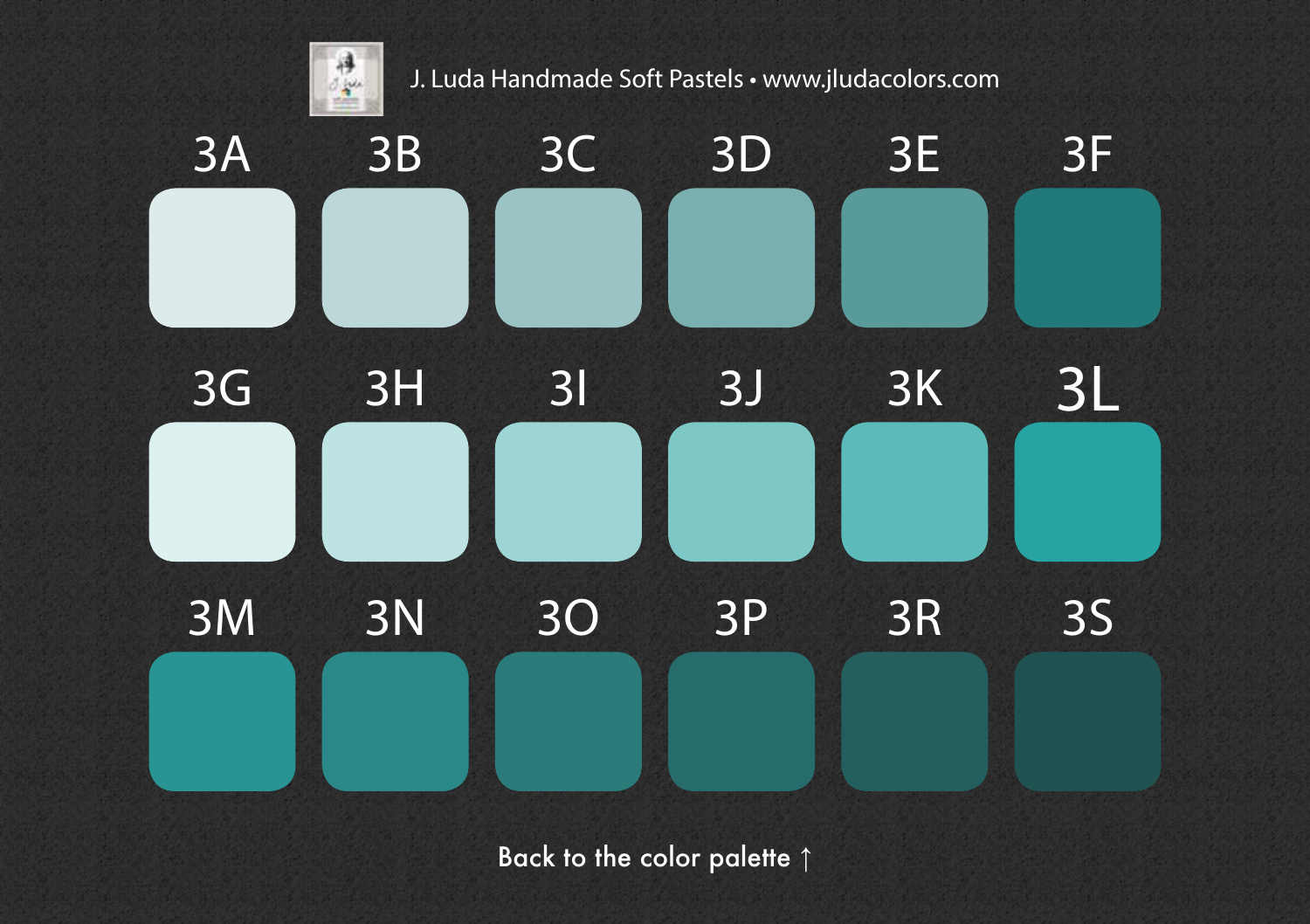<span id="page-4-0"></span>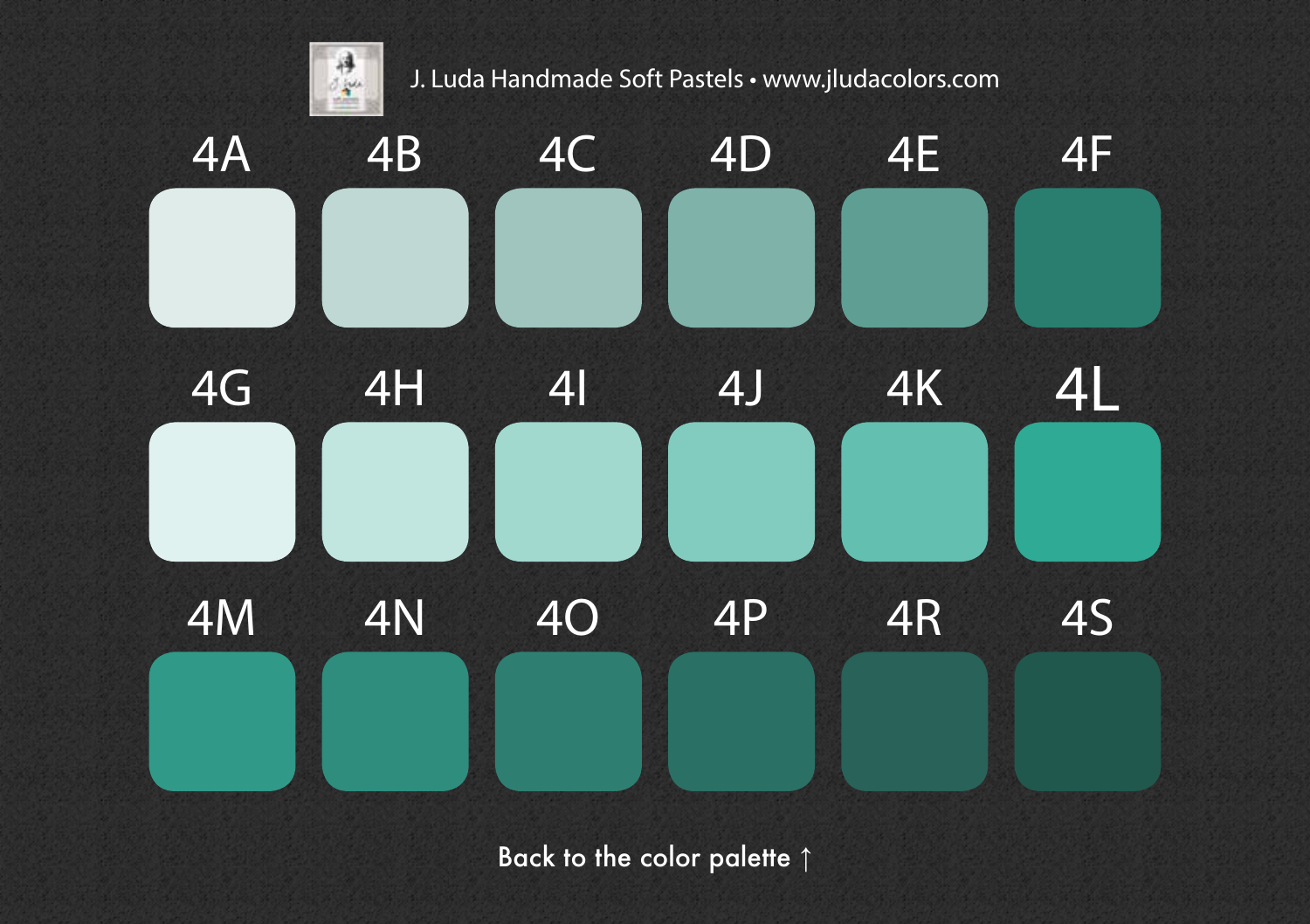<span id="page-5-0"></span>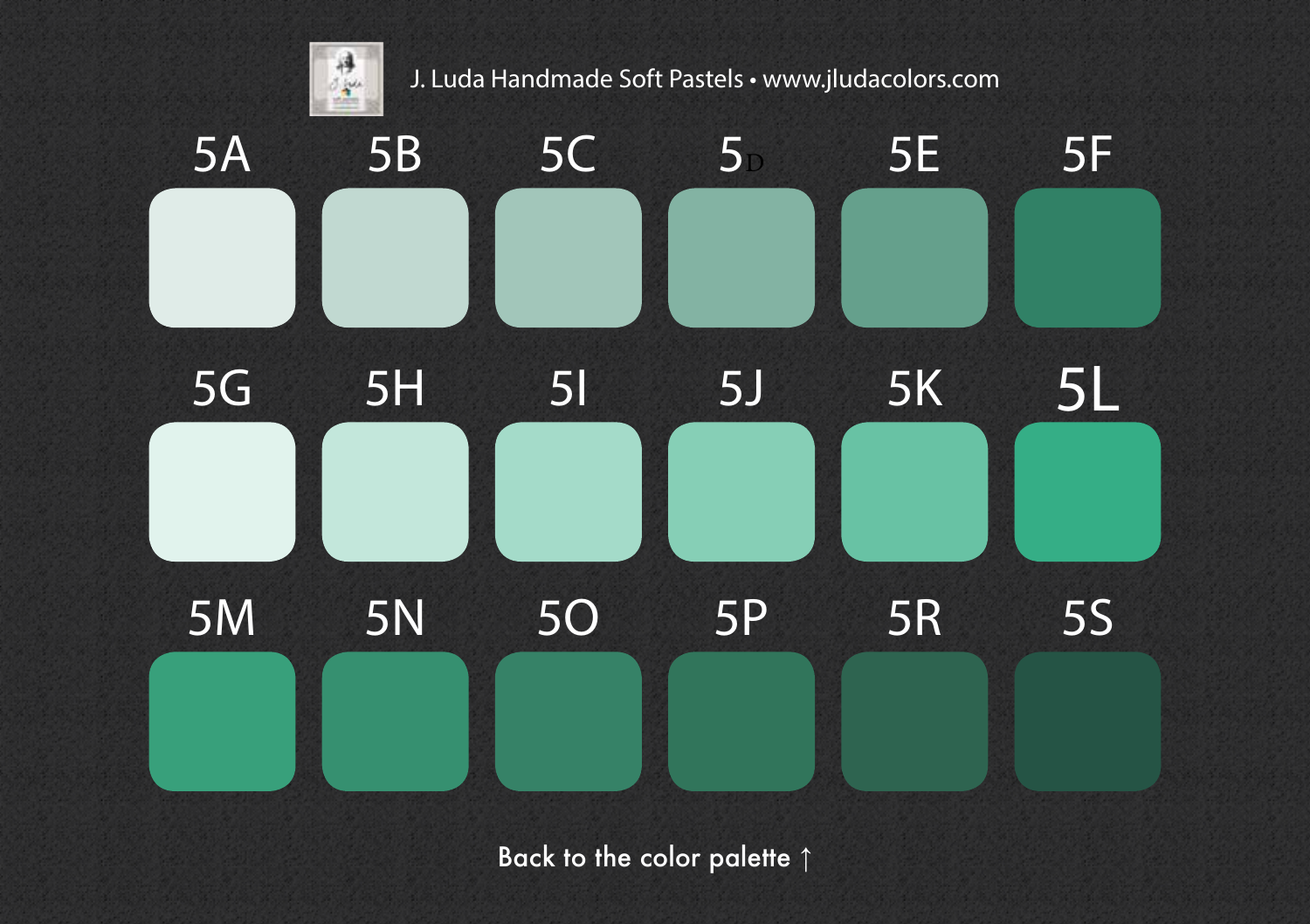<span id="page-6-0"></span>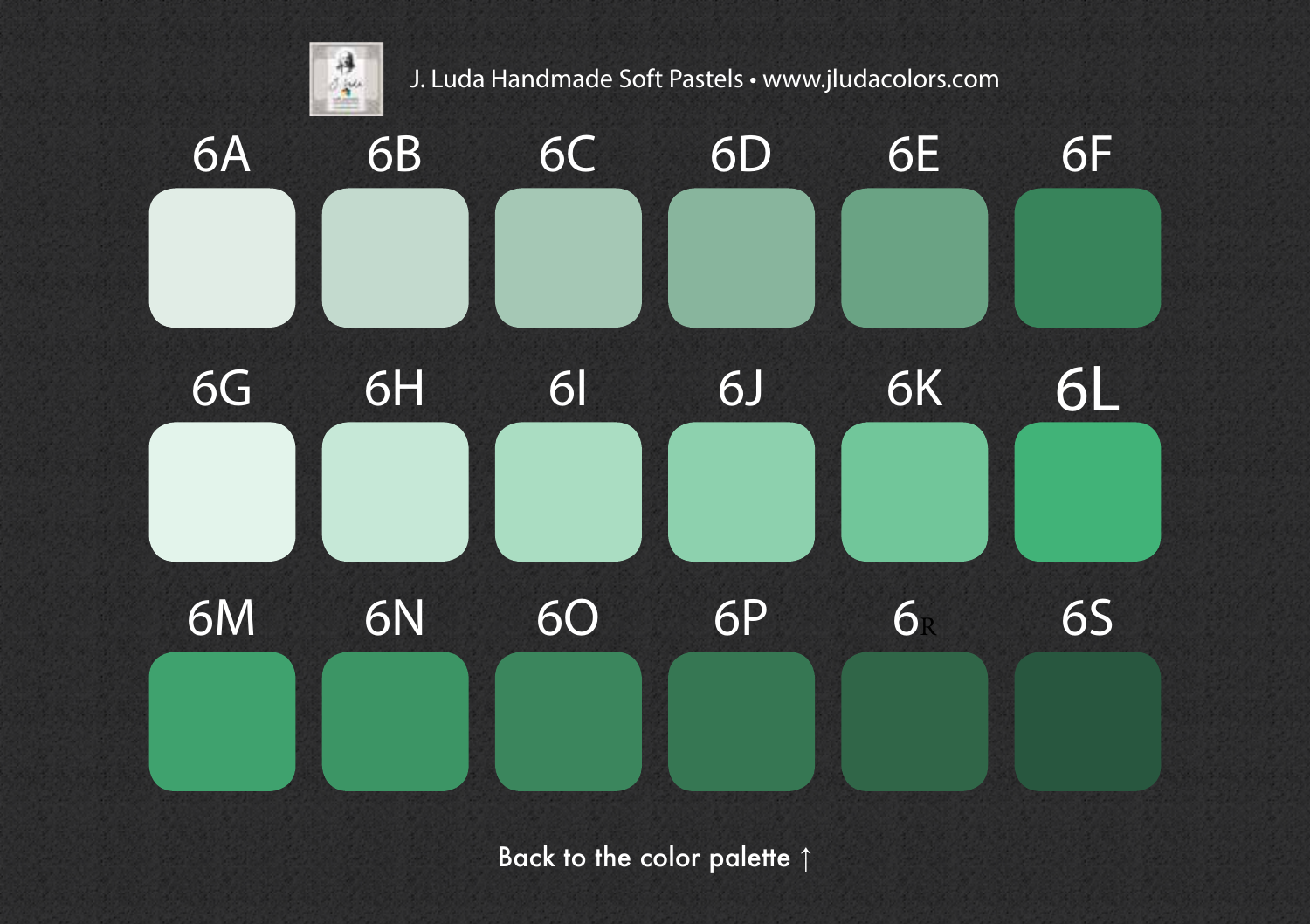<span id="page-7-0"></span>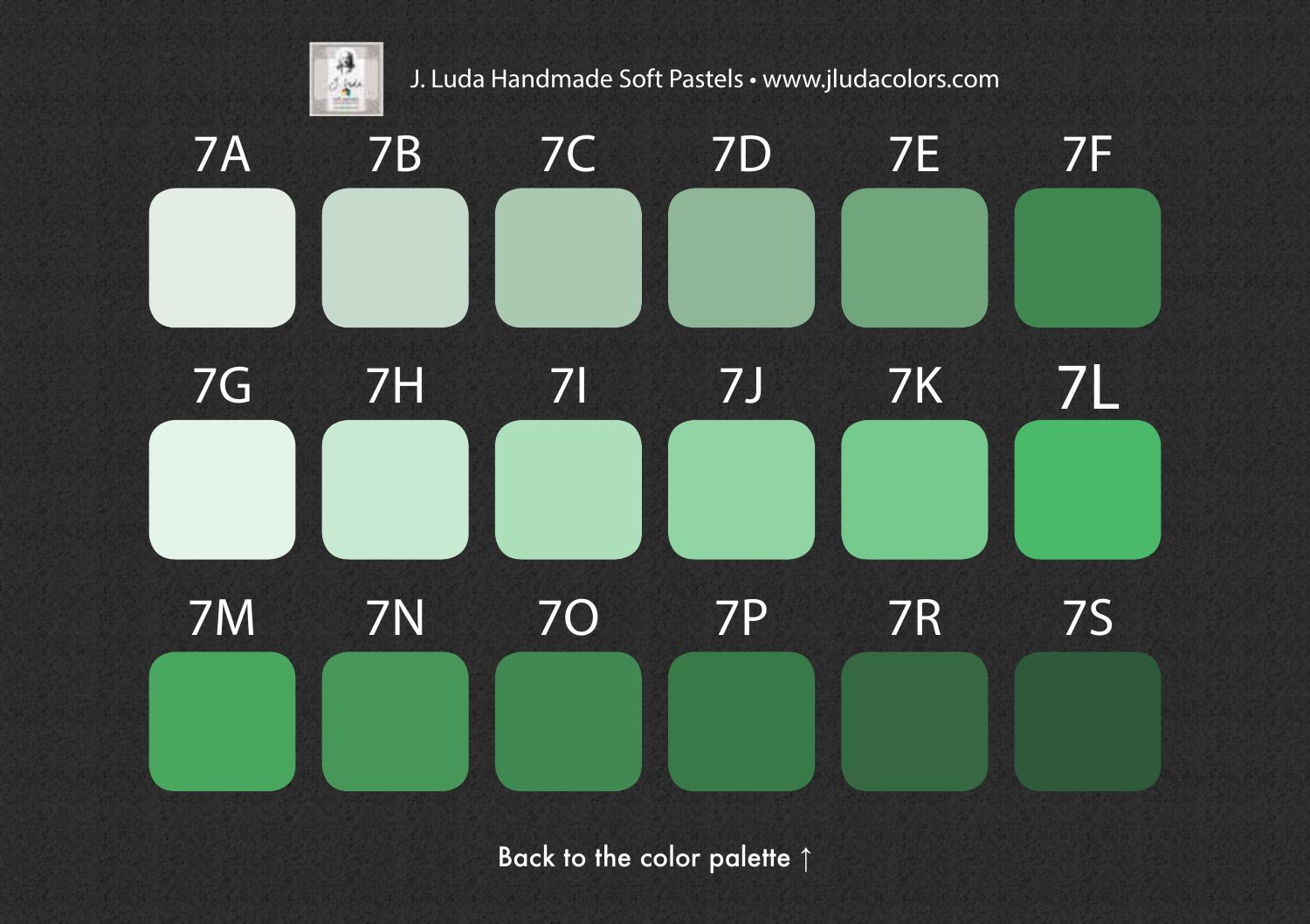<span id="page-8-0"></span>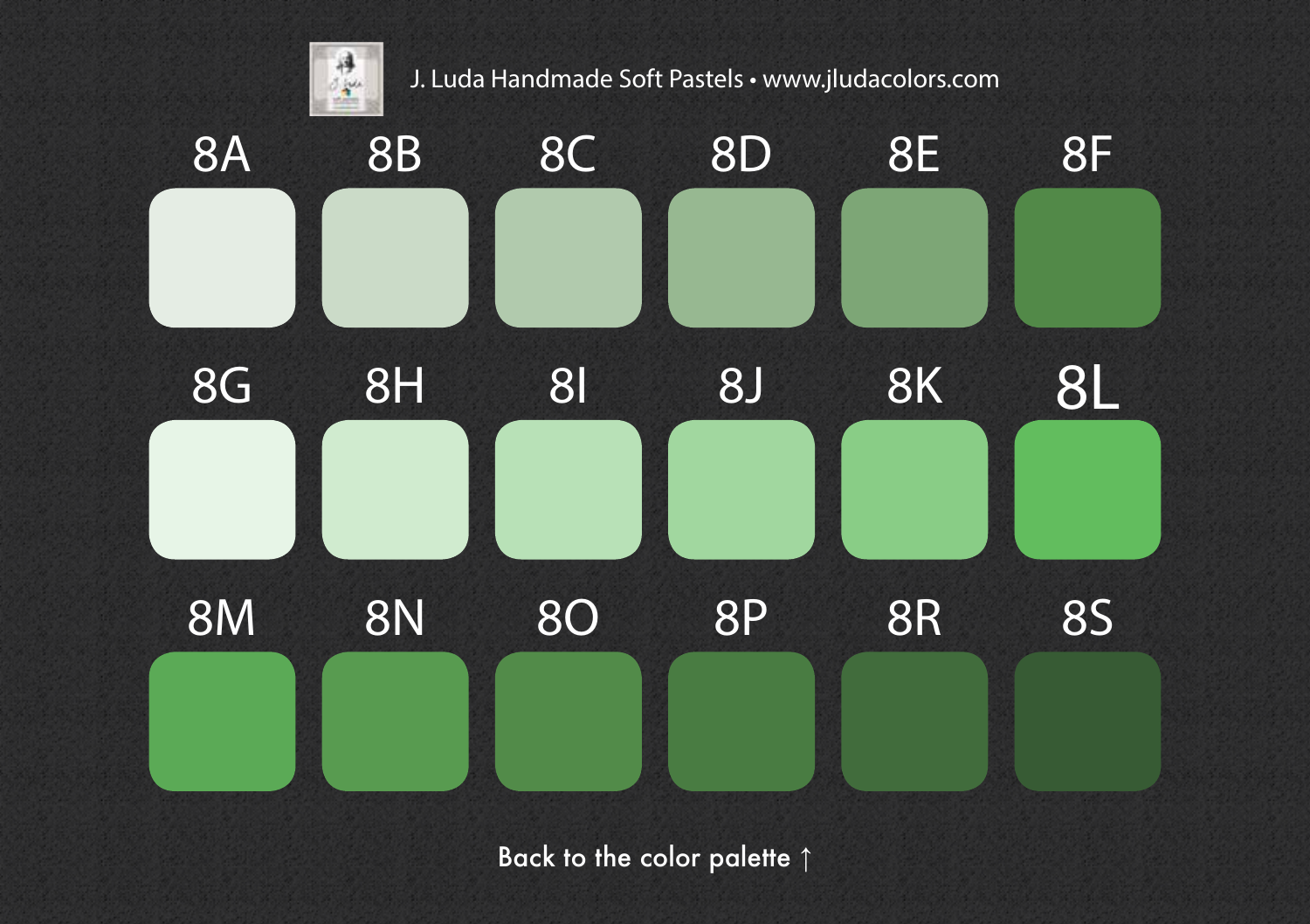<span id="page-9-0"></span>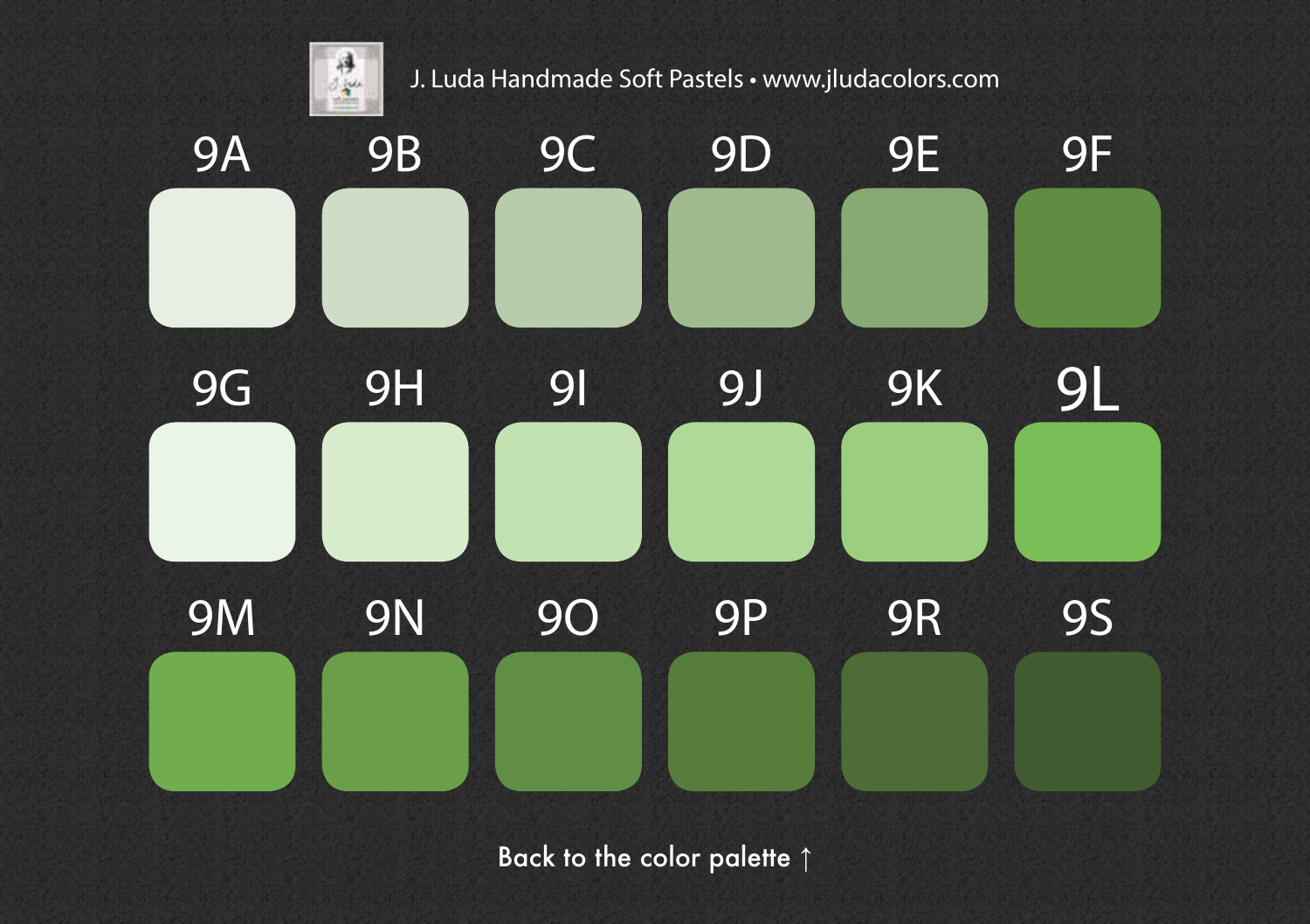<span id="page-10-0"></span>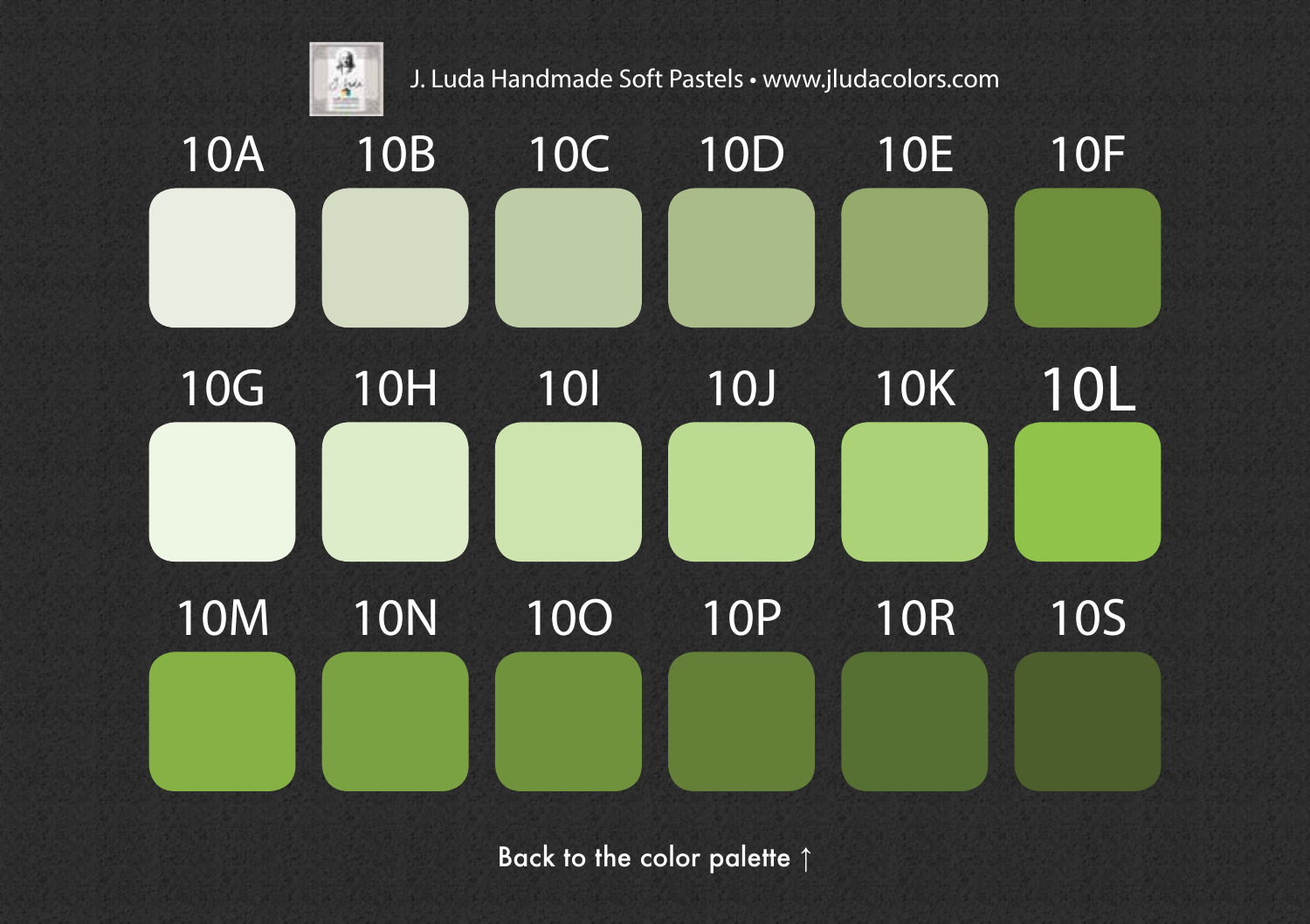<span id="page-11-0"></span>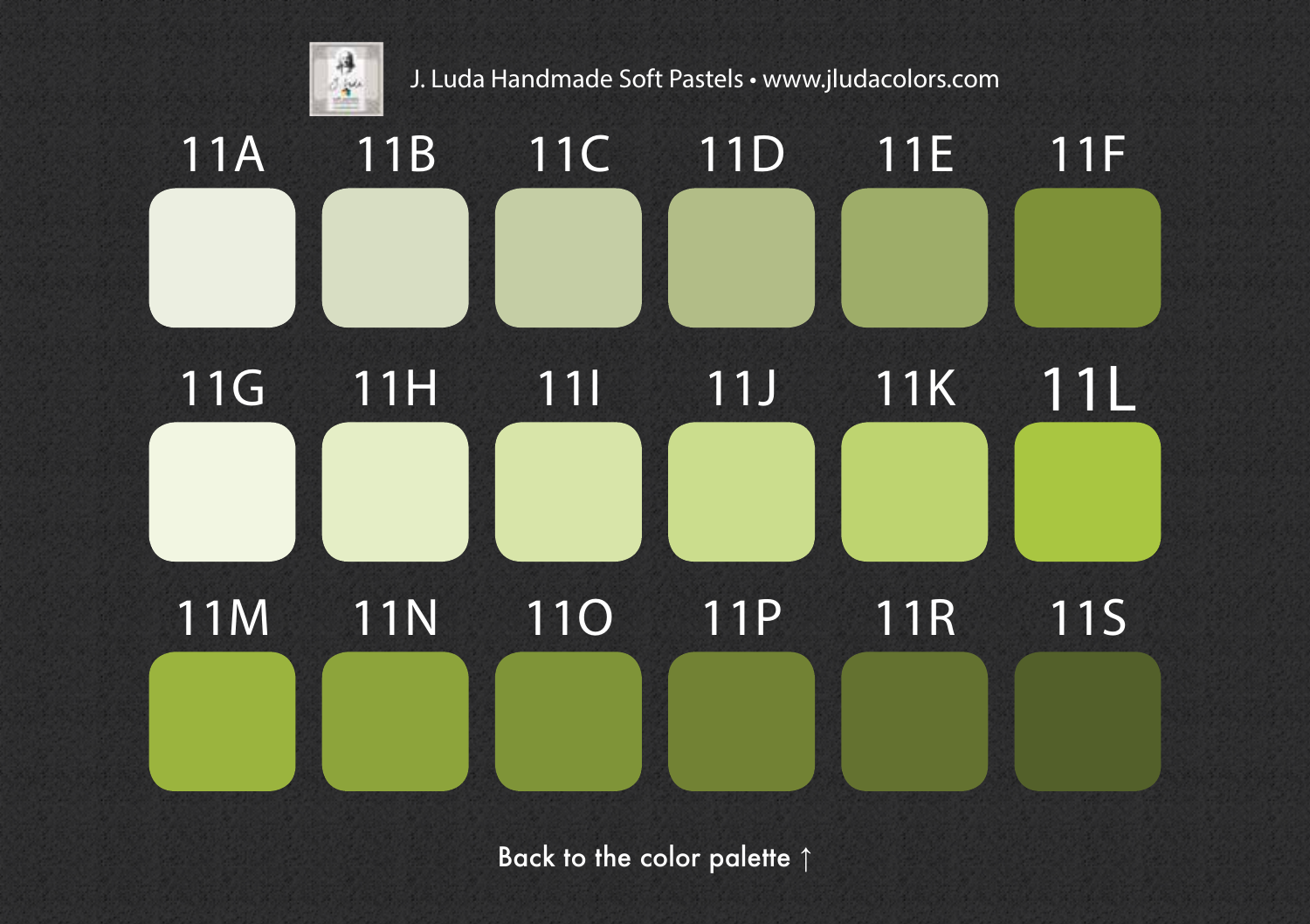<span id="page-12-0"></span>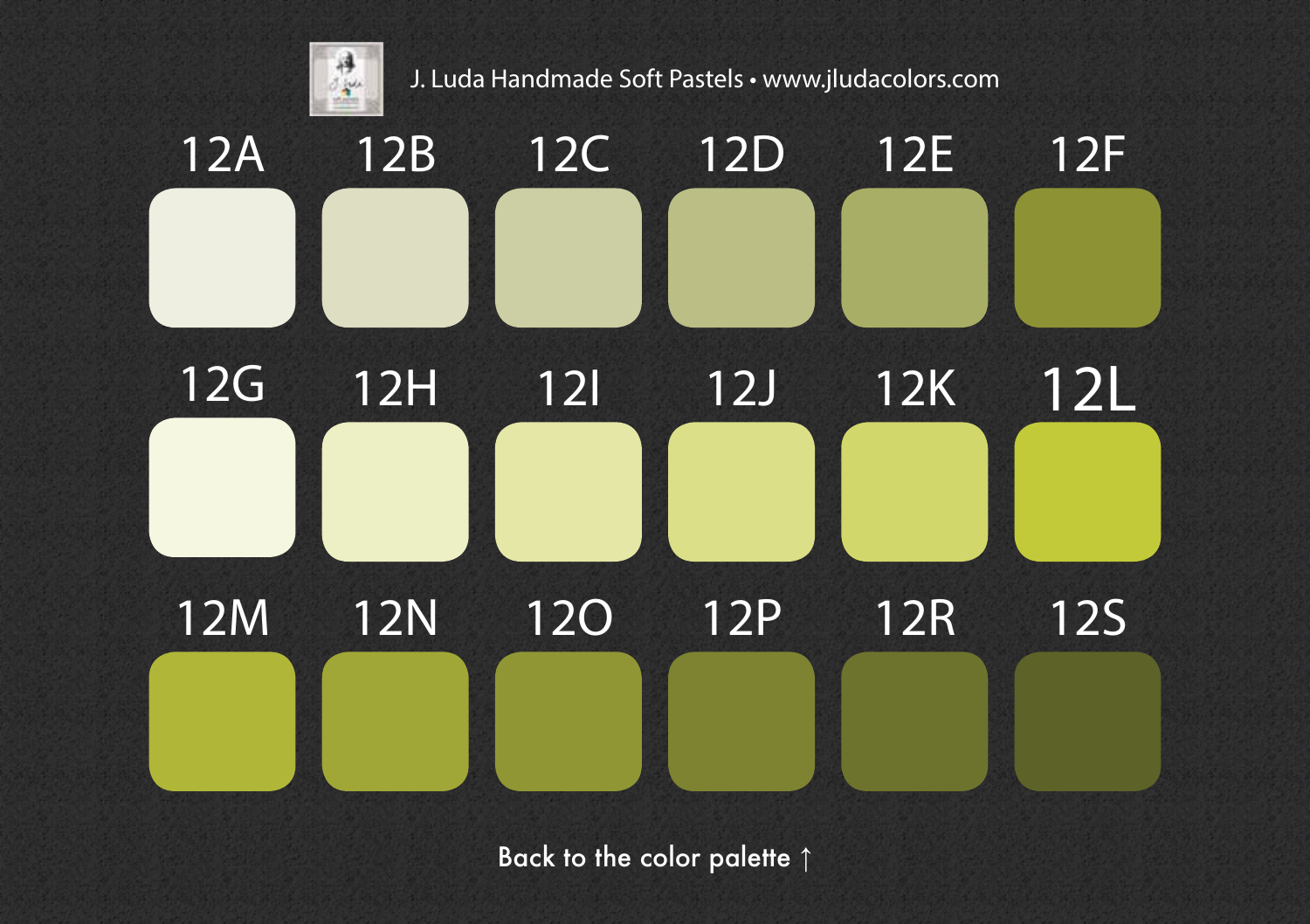<span id="page-13-0"></span>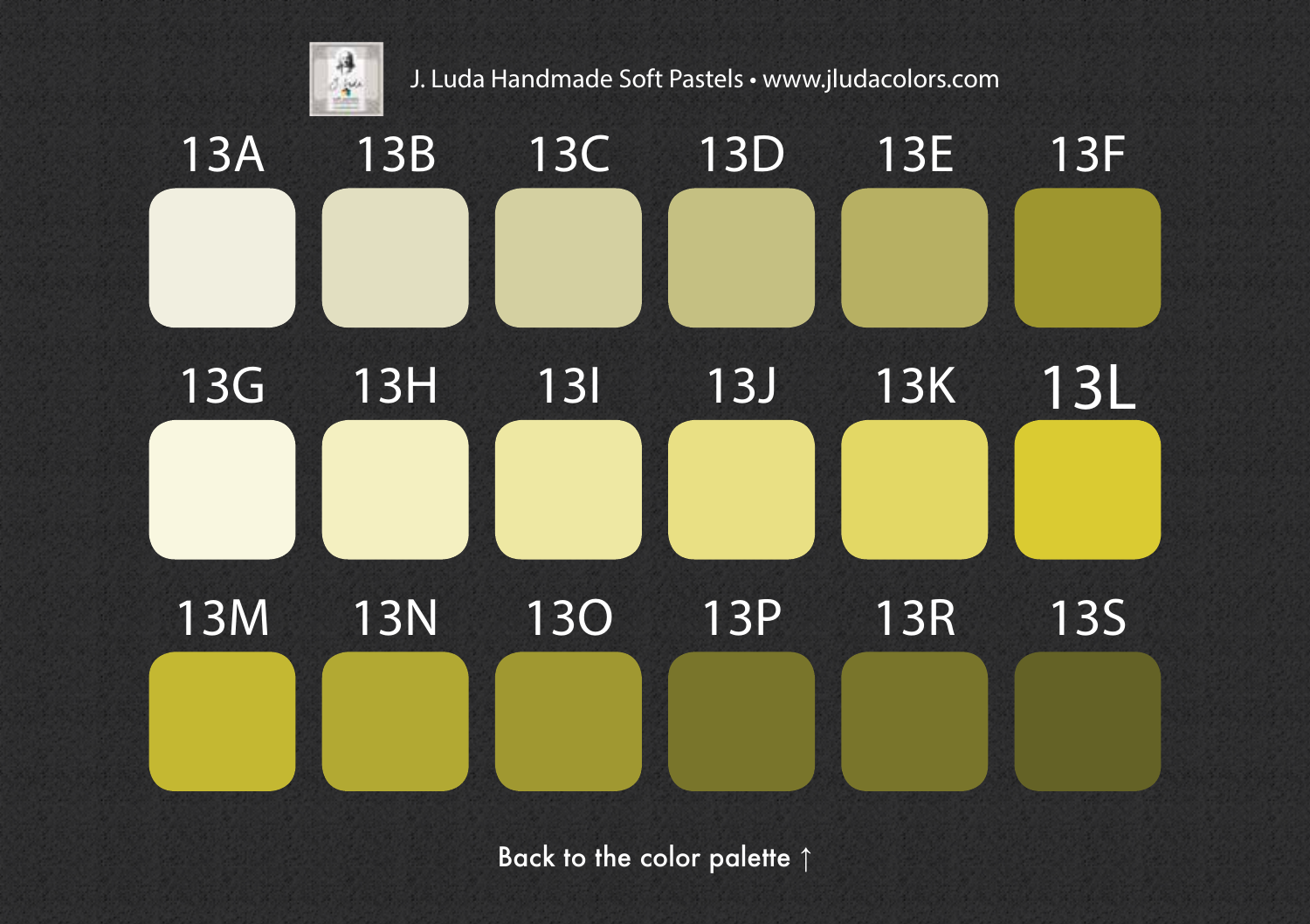<span id="page-14-0"></span>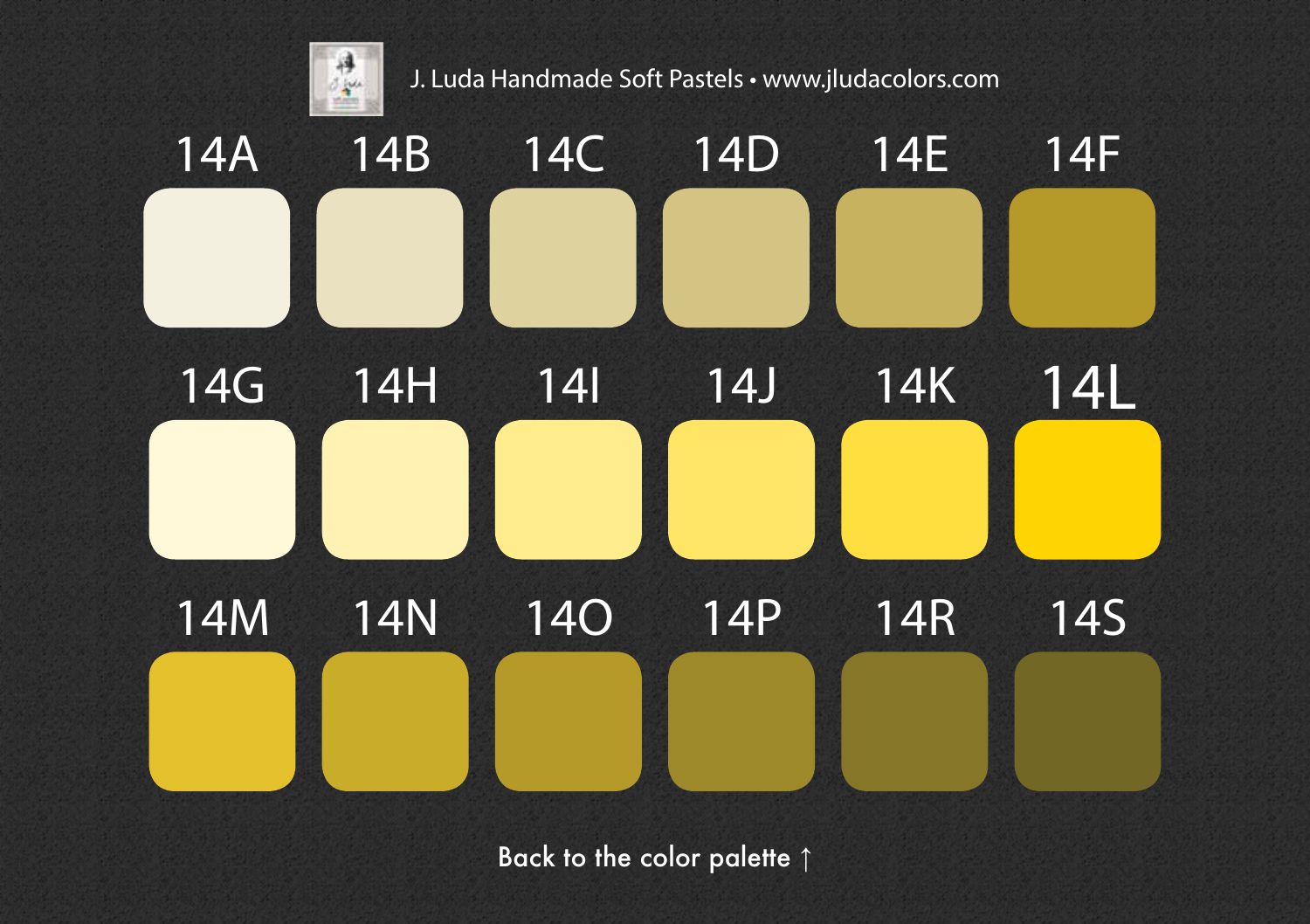<span id="page-15-0"></span>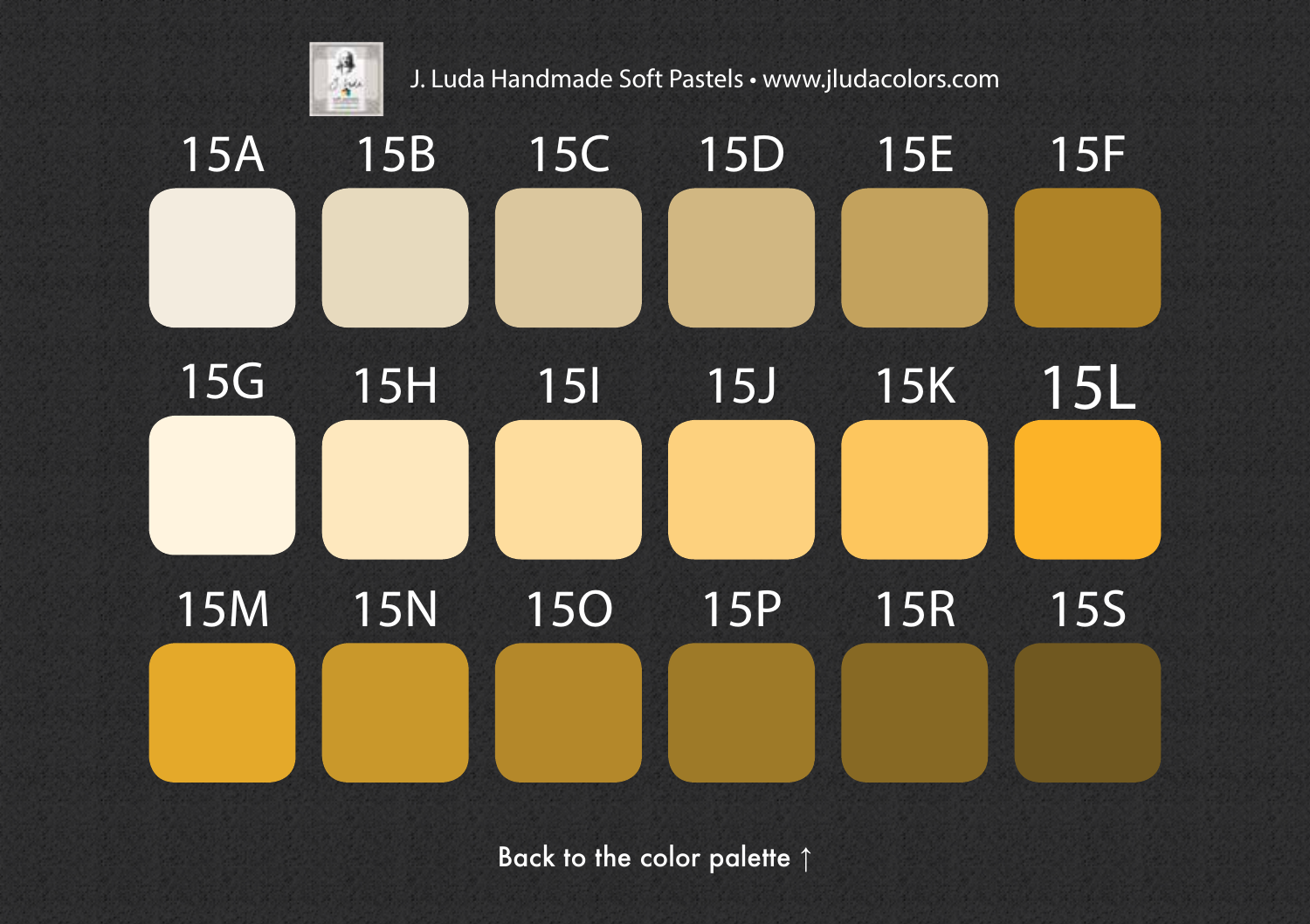<span id="page-16-0"></span>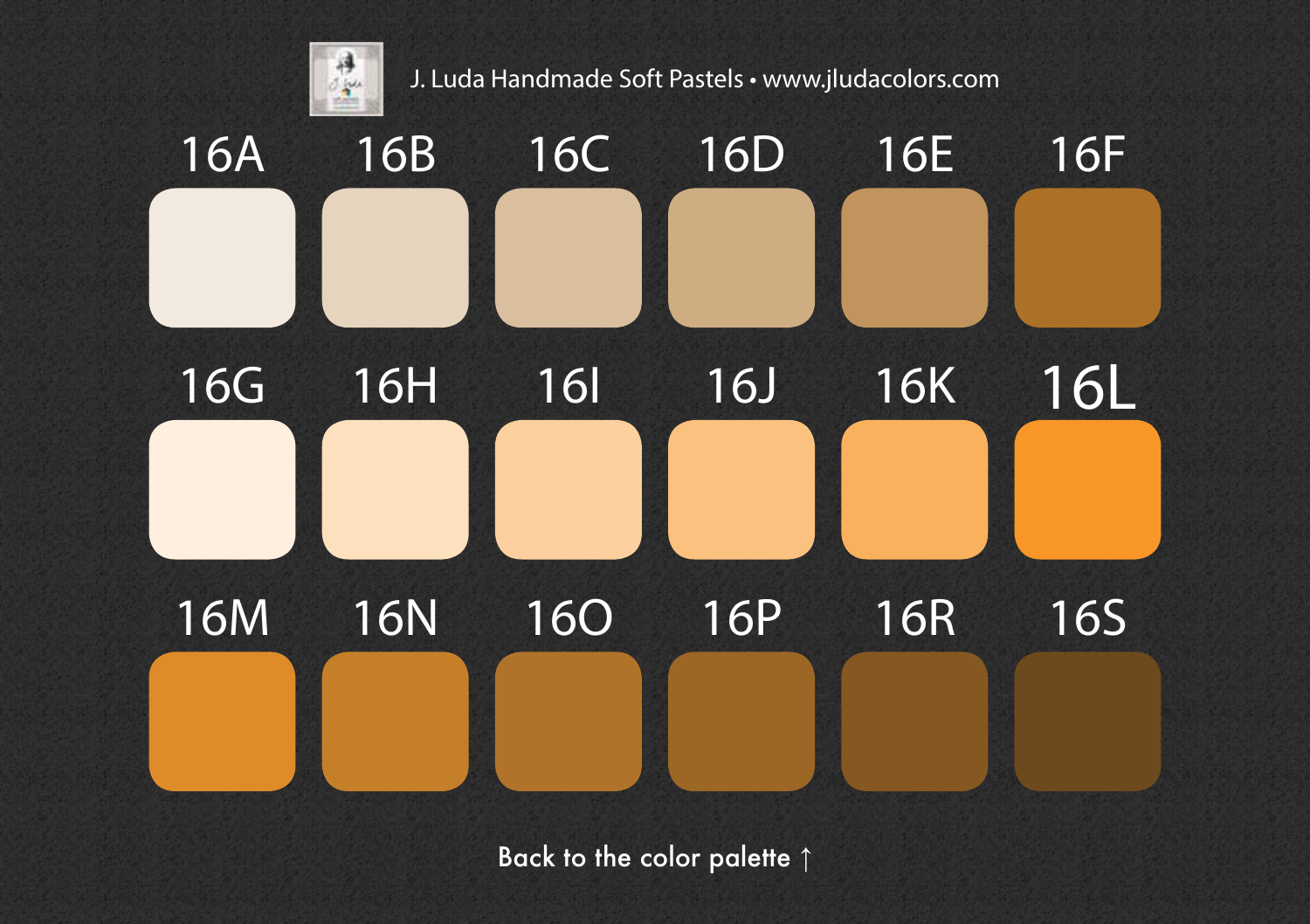<span id="page-17-0"></span>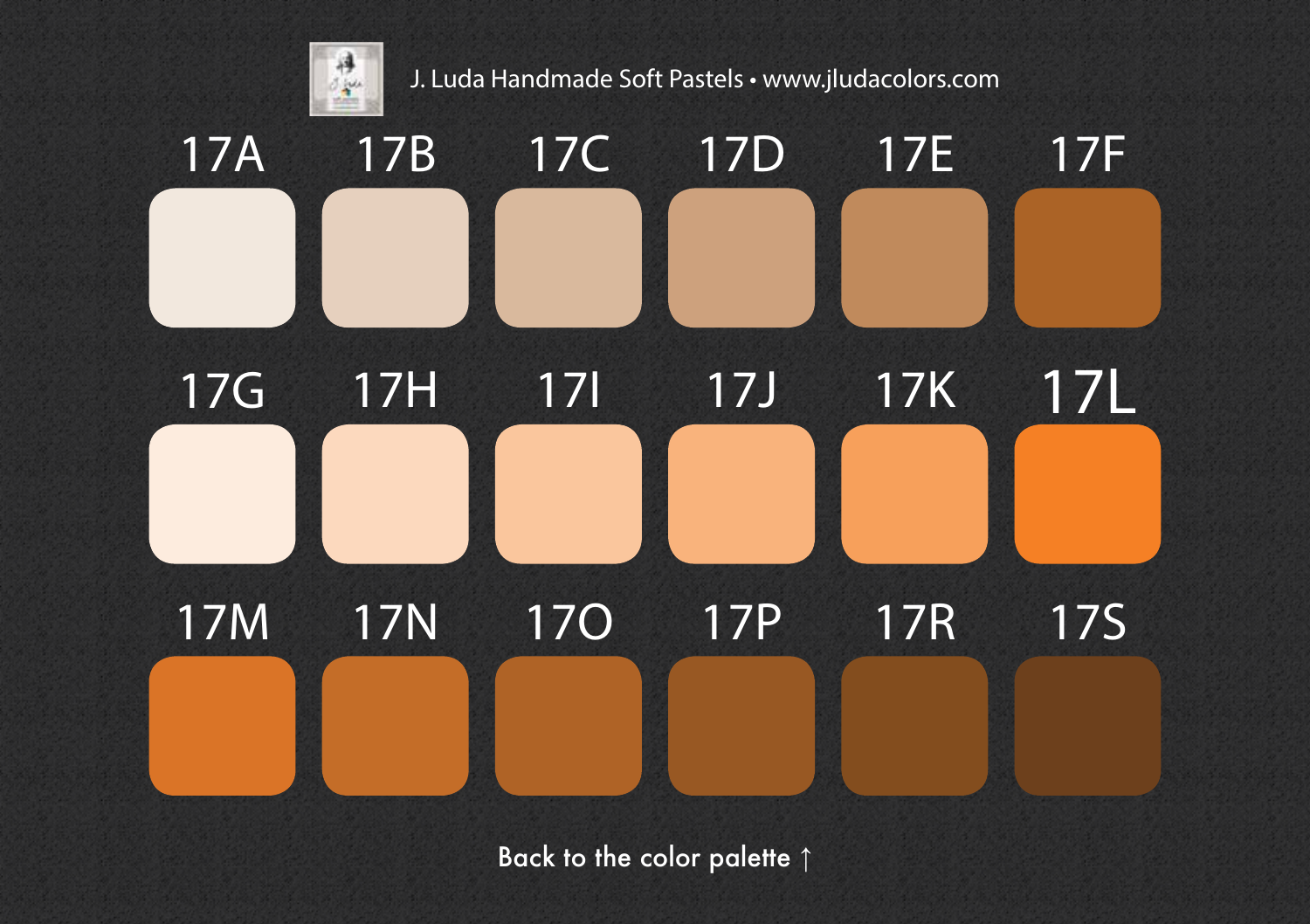<span id="page-18-0"></span>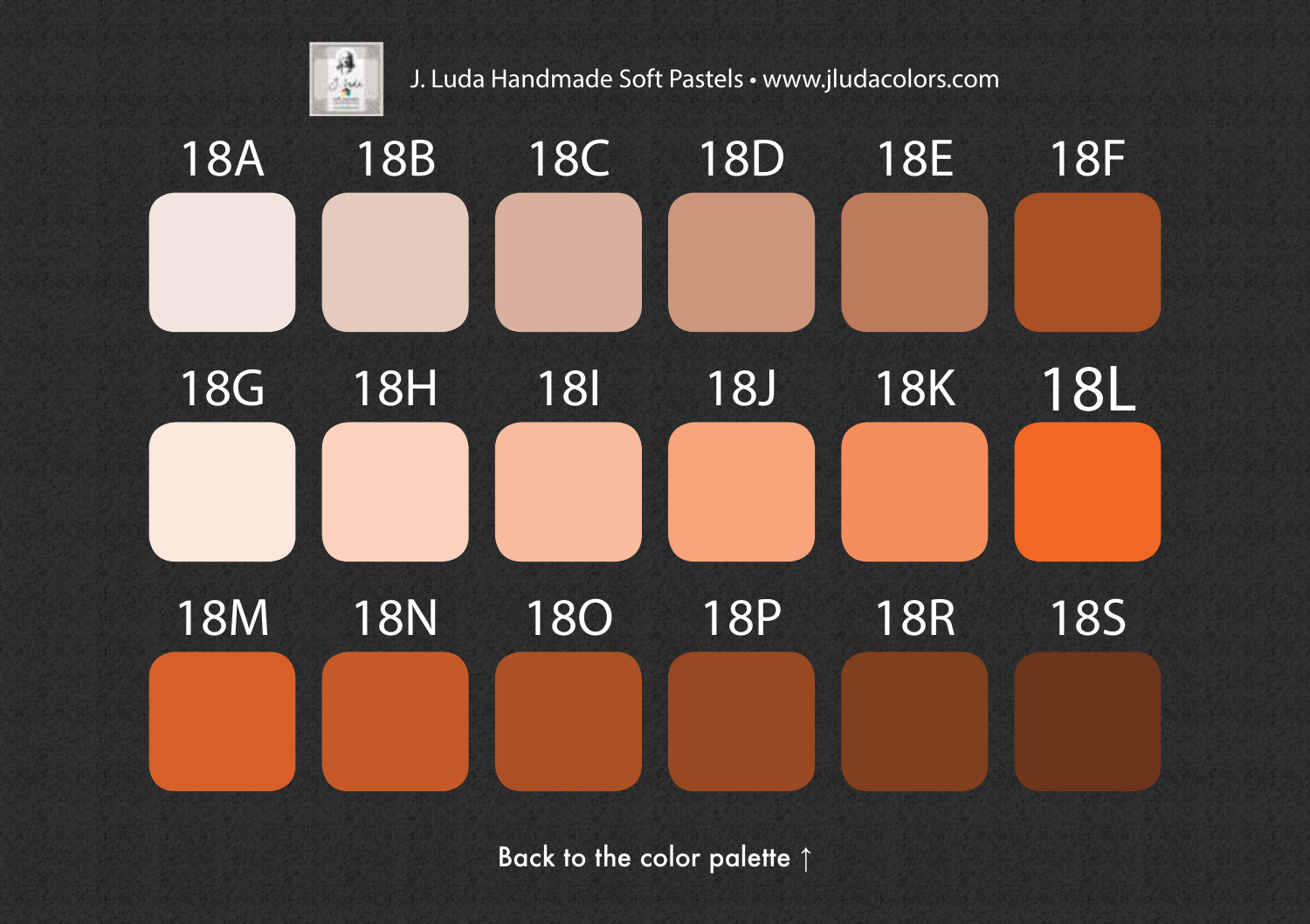<span id="page-19-0"></span>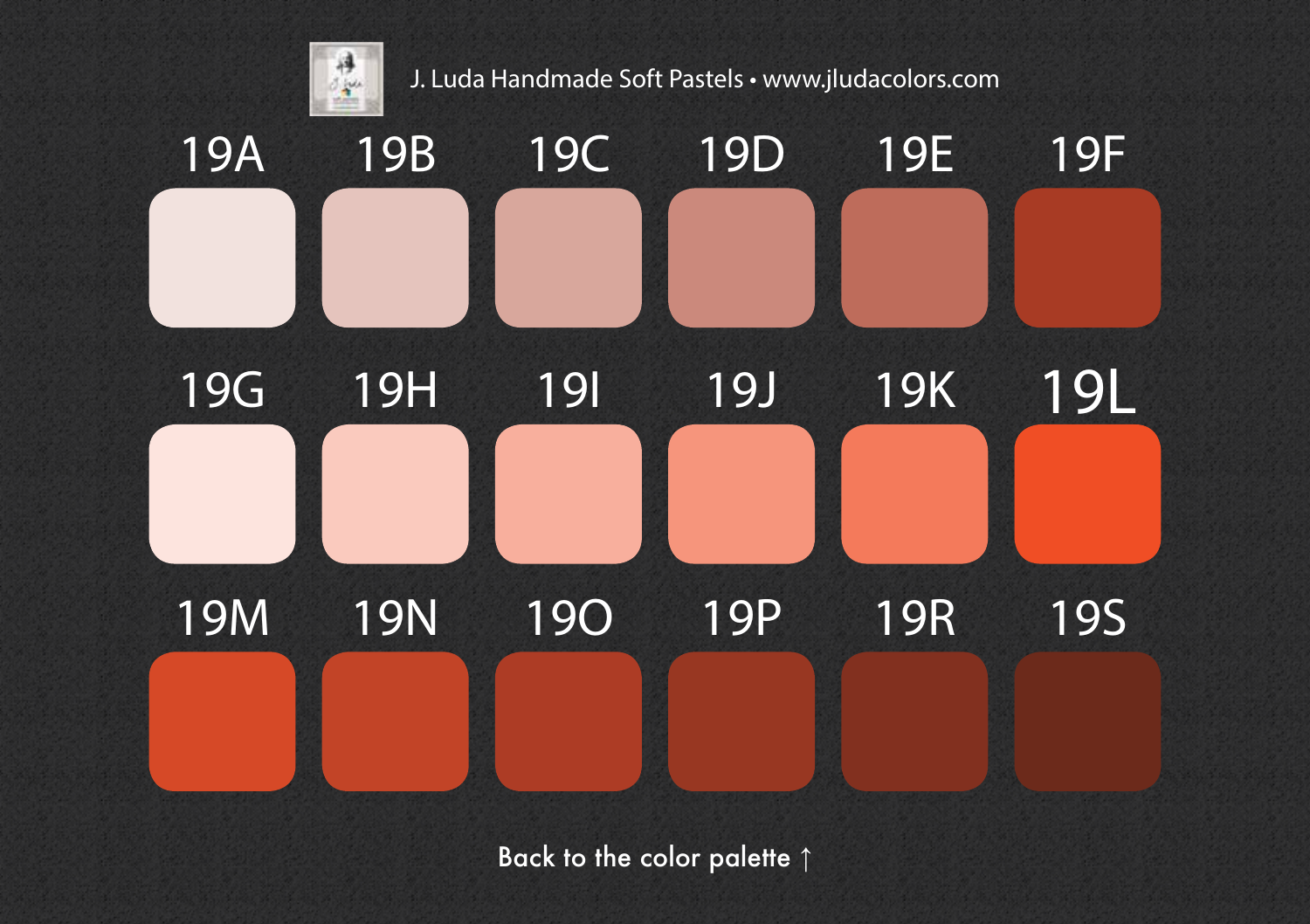<span id="page-20-0"></span>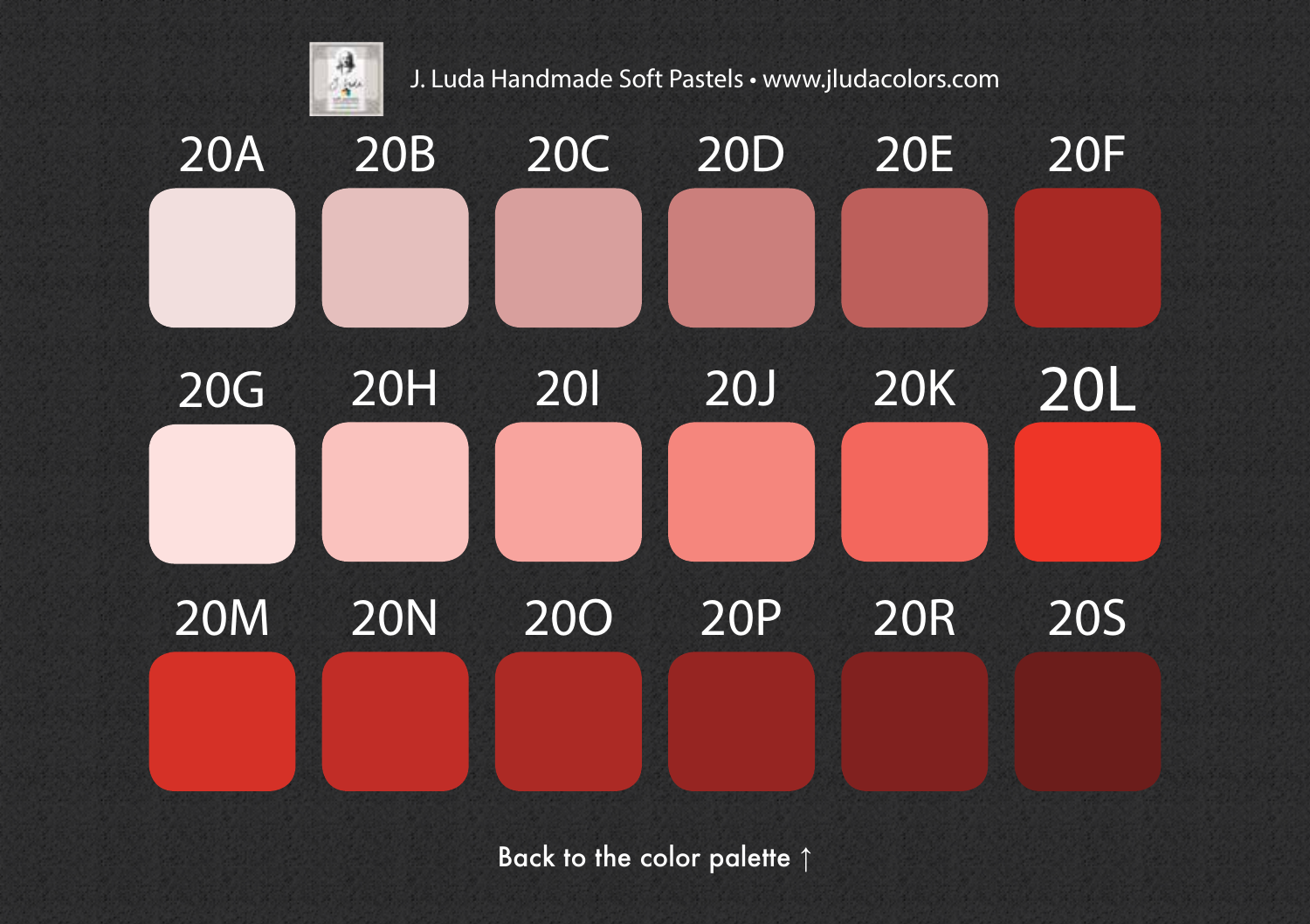<span id="page-21-0"></span>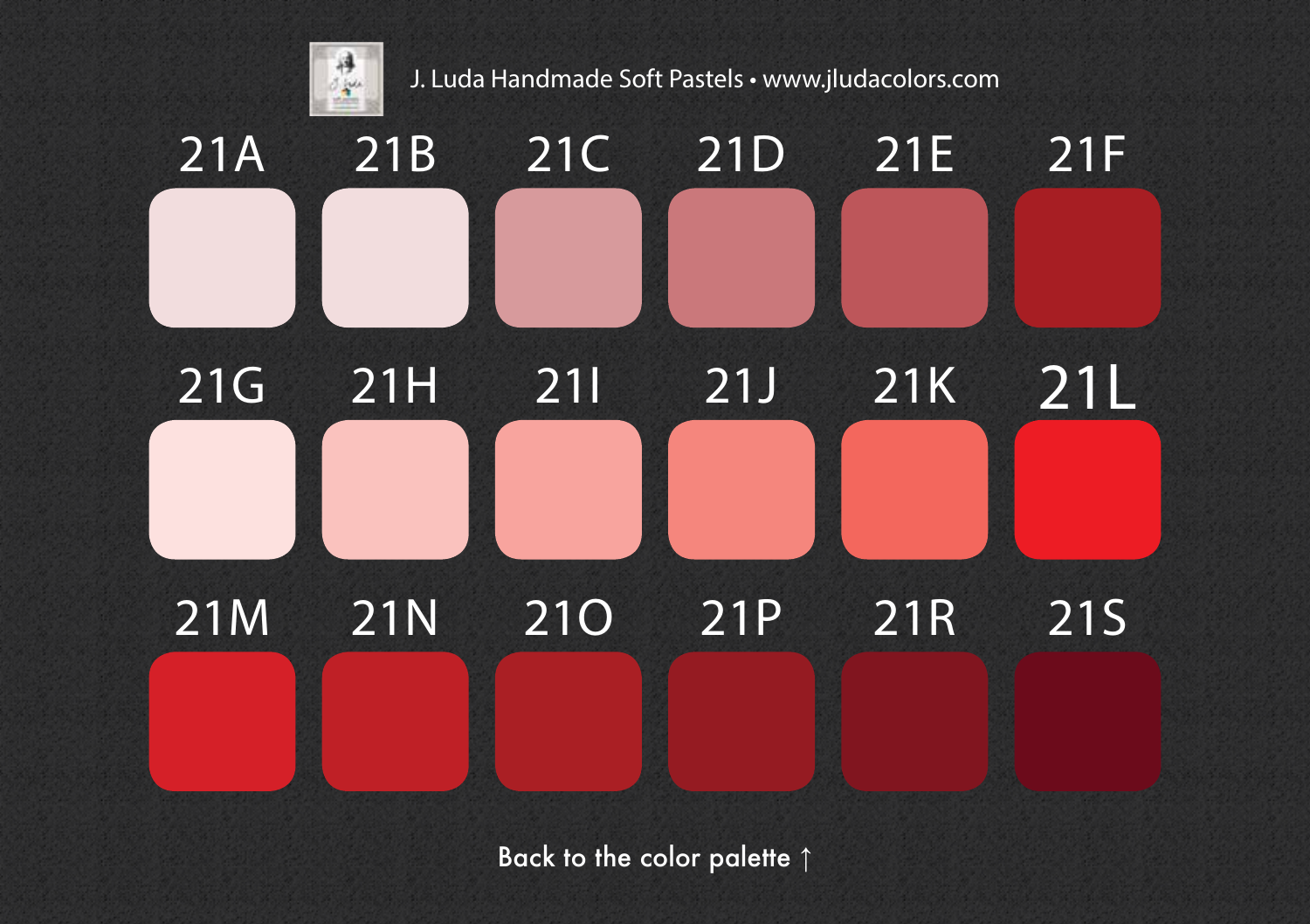<span id="page-22-0"></span>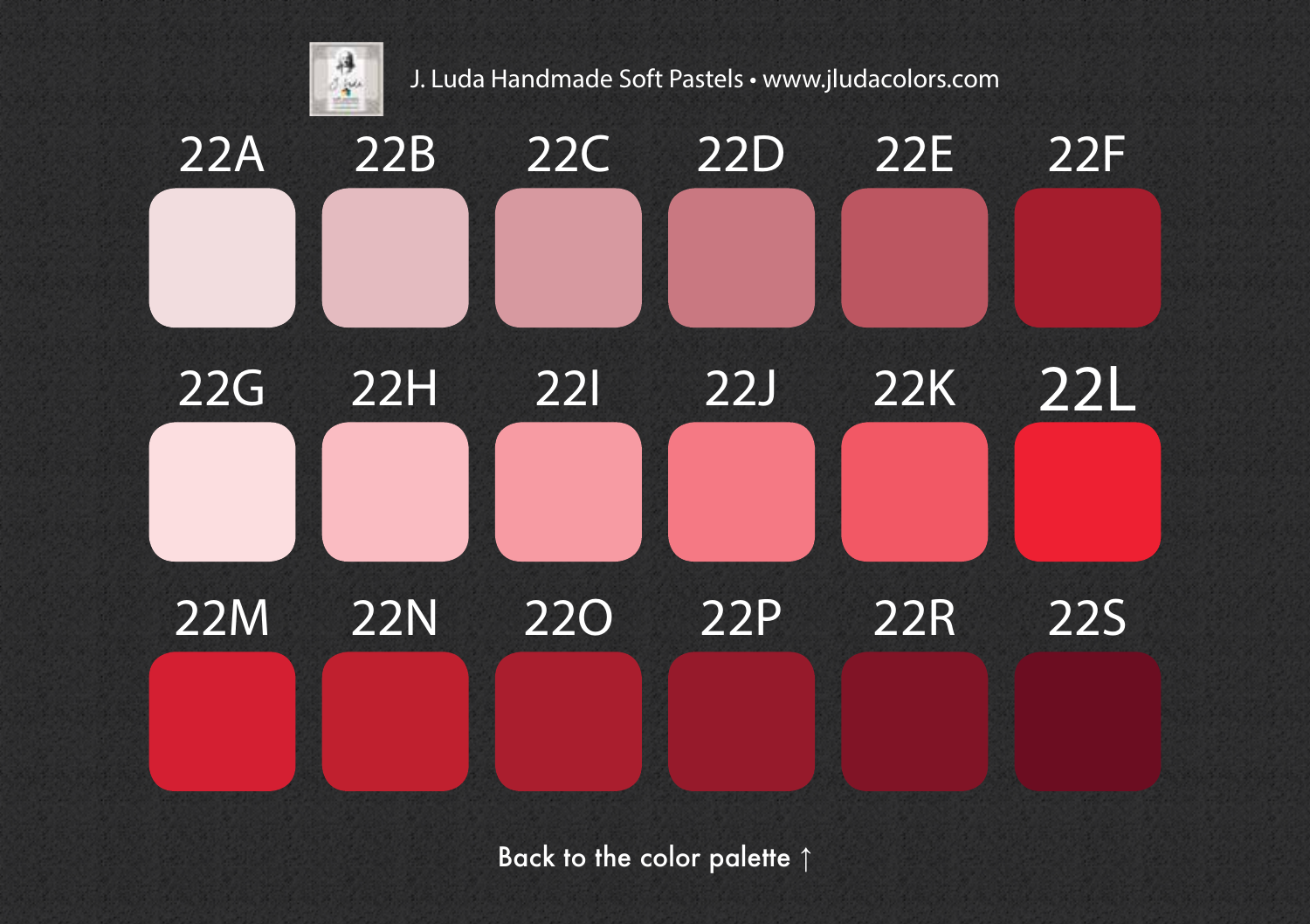<span id="page-23-0"></span>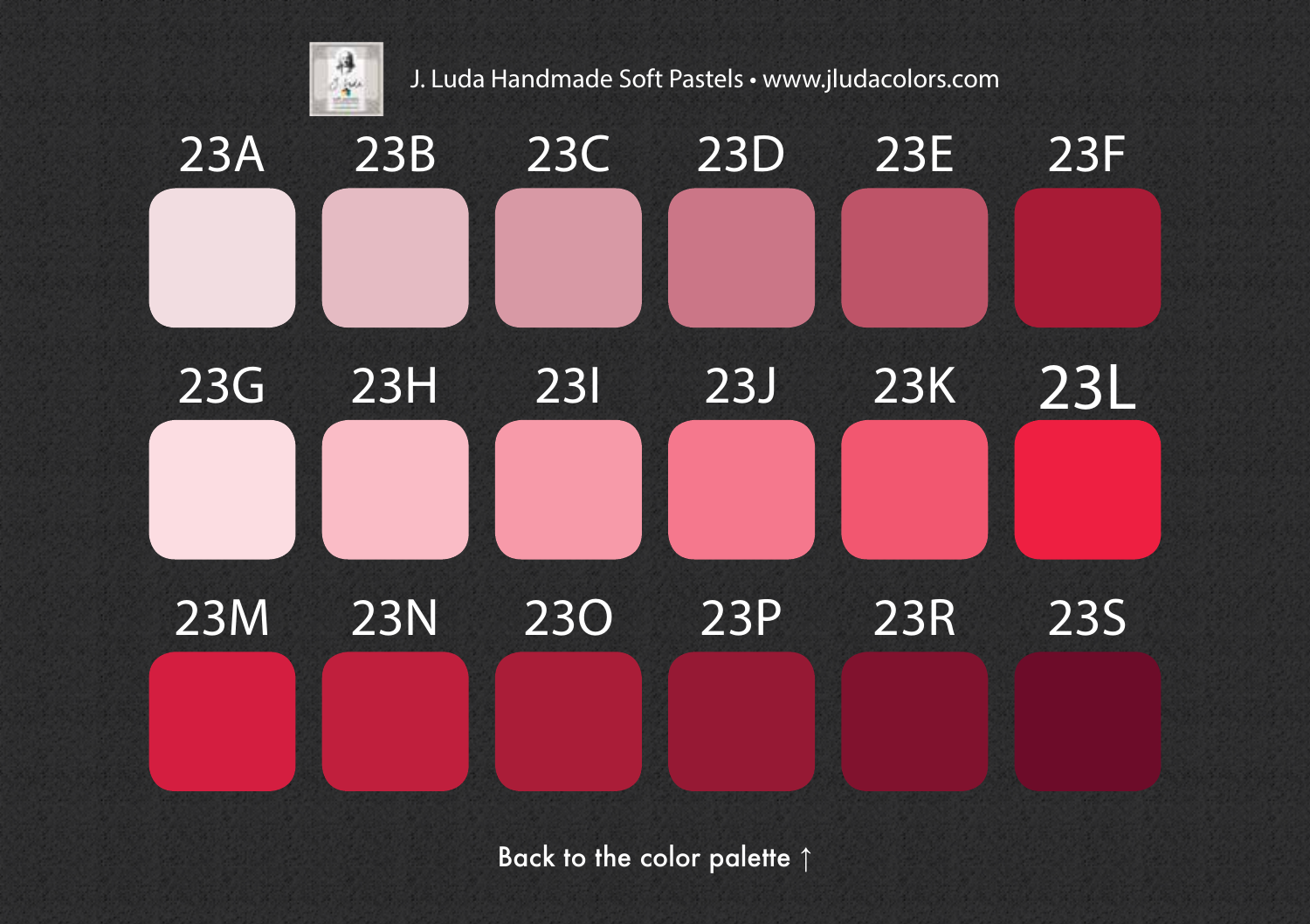<span id="page-24-0"></span>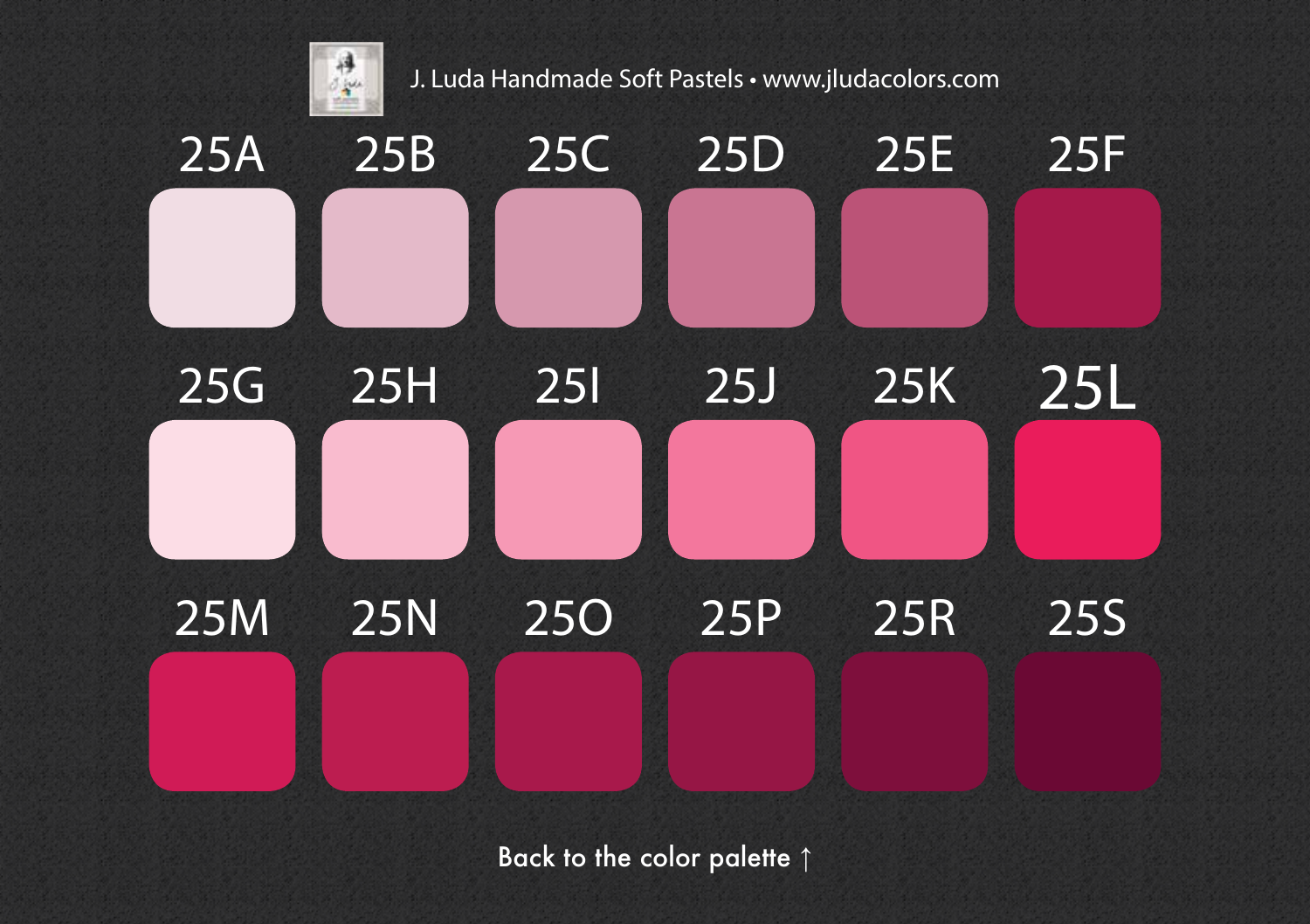<span id="page-25-0"></span>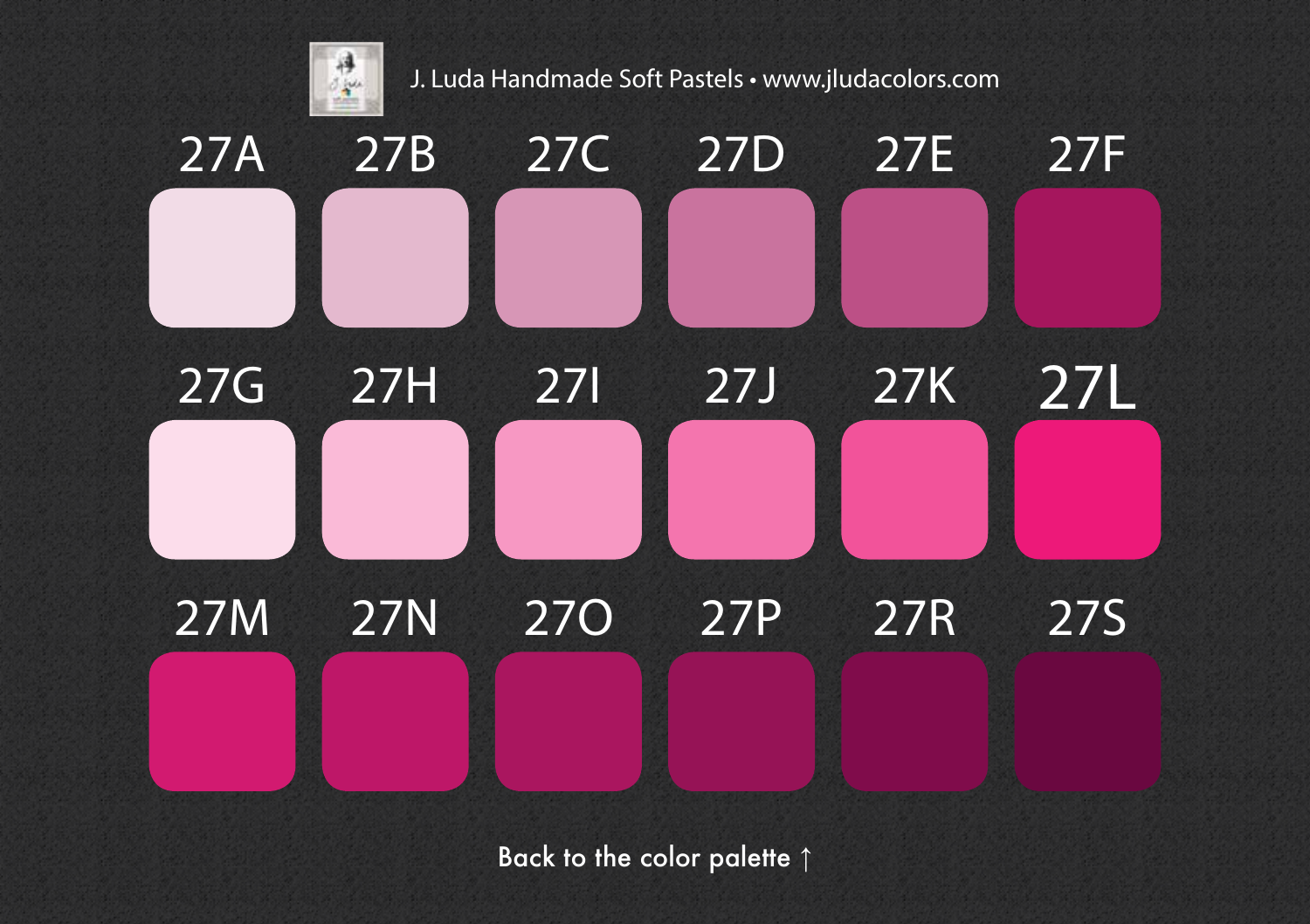<span id="page-26-0"></span>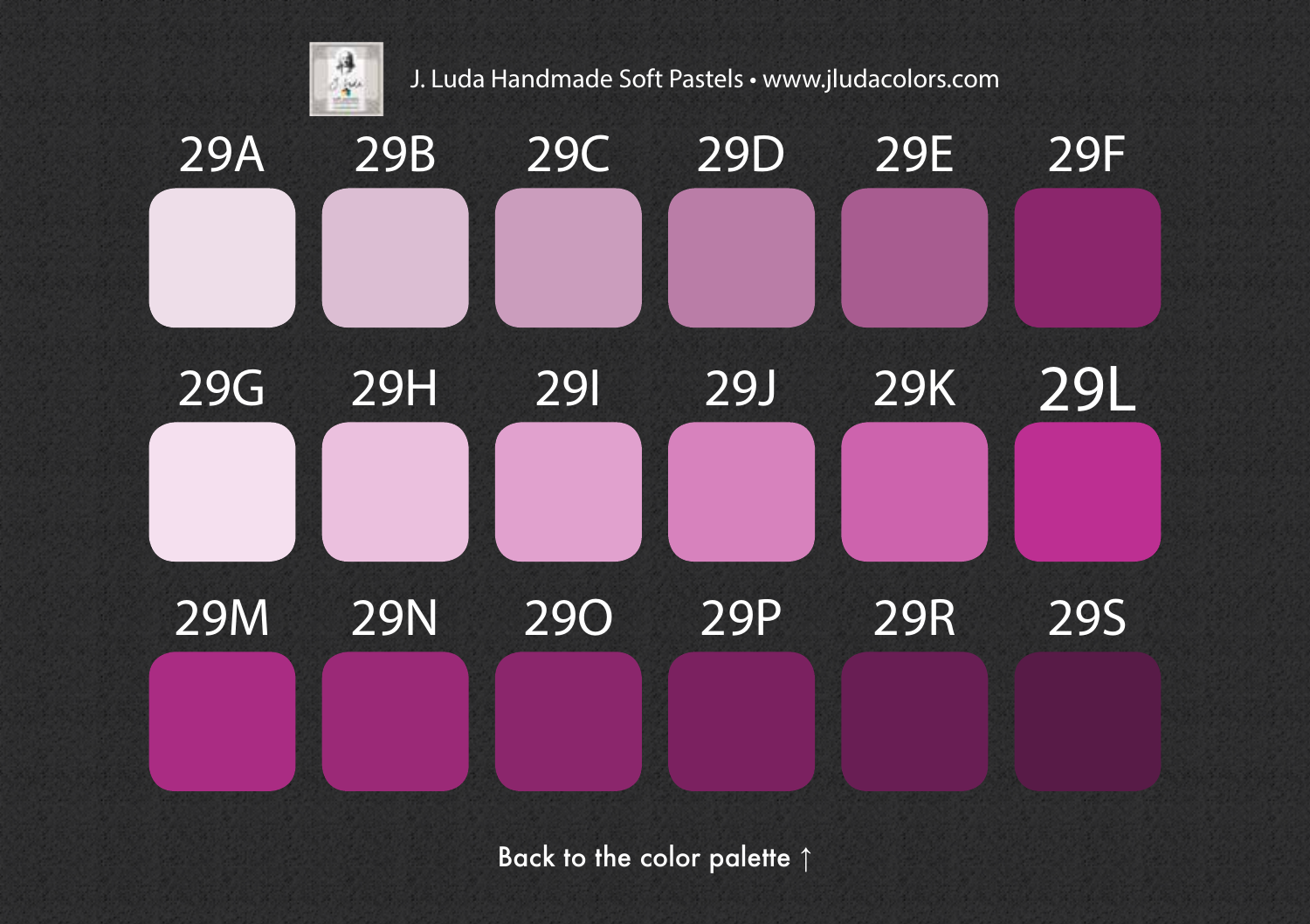<span id="page-27-0"></span>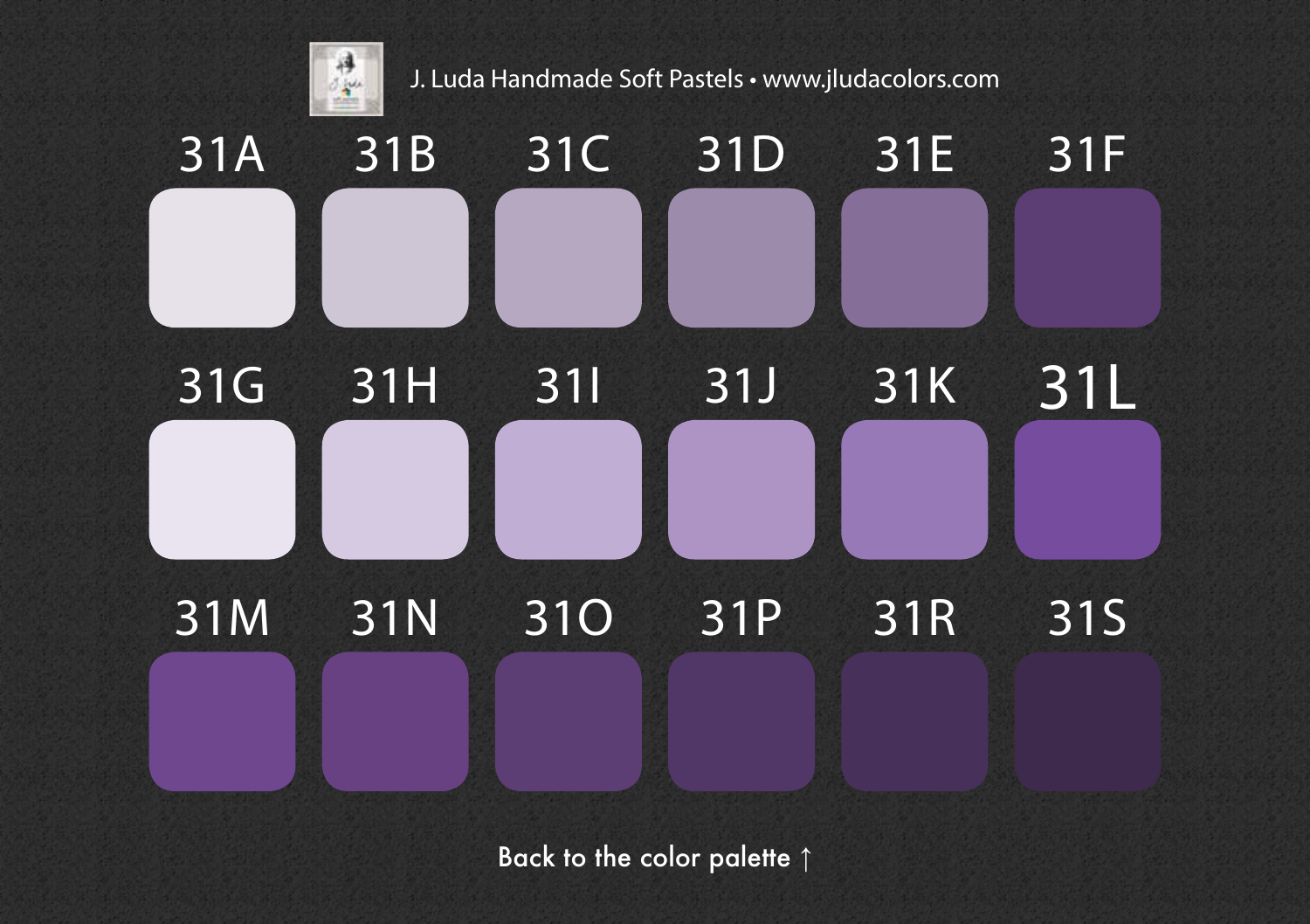<span id="page-28-0"></span>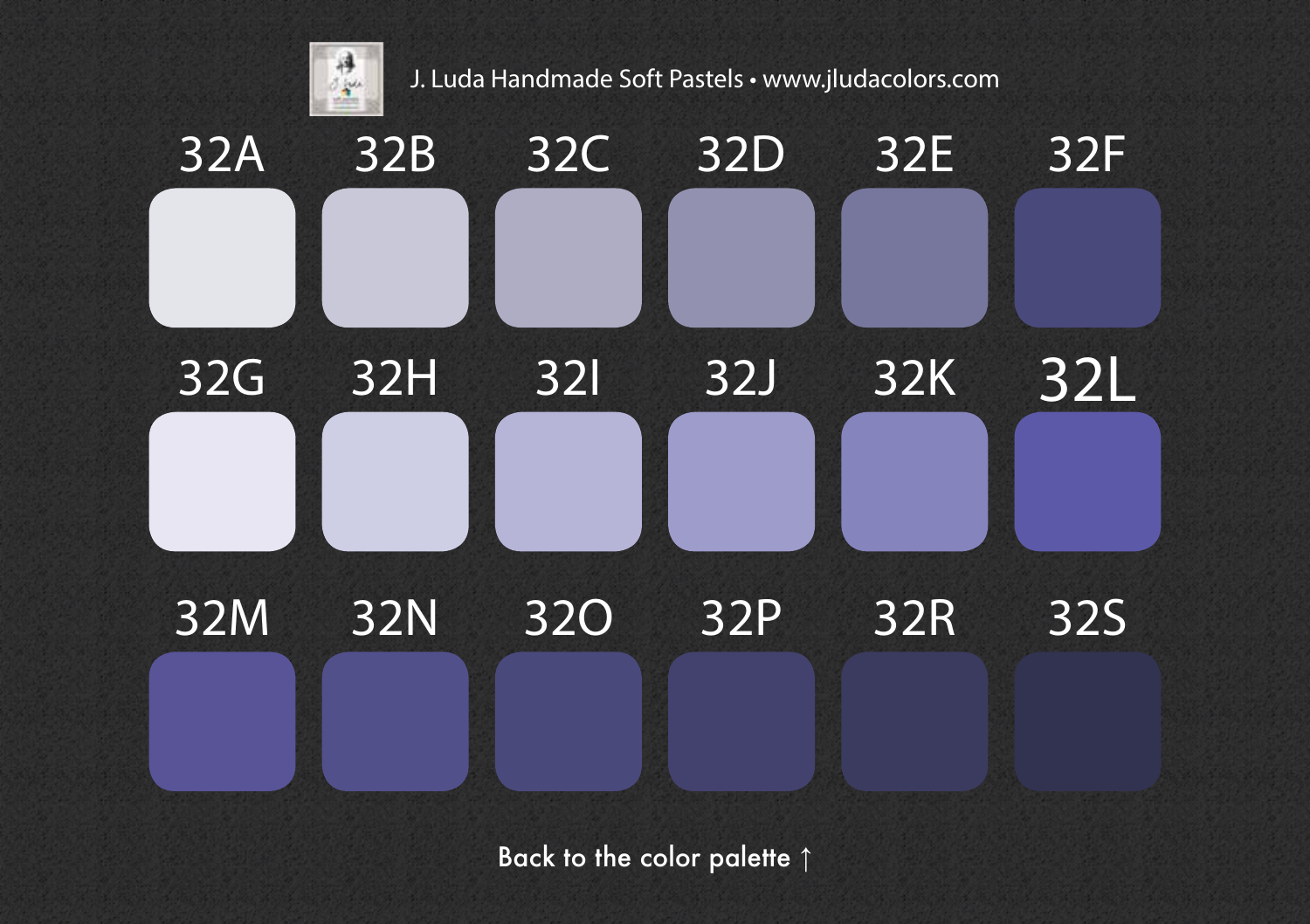<span id="page-29-0"></span>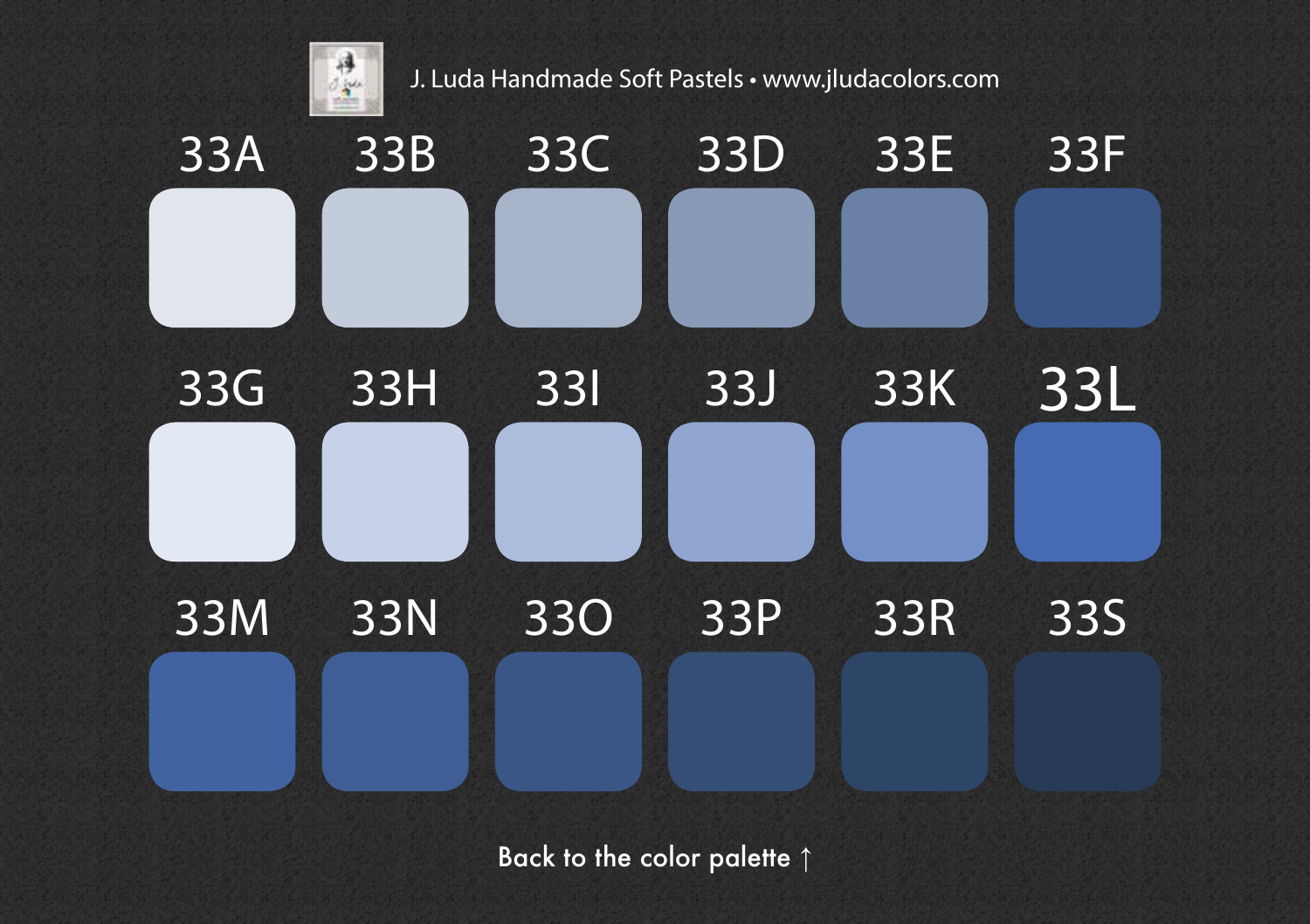<span id="page-30-0"></span>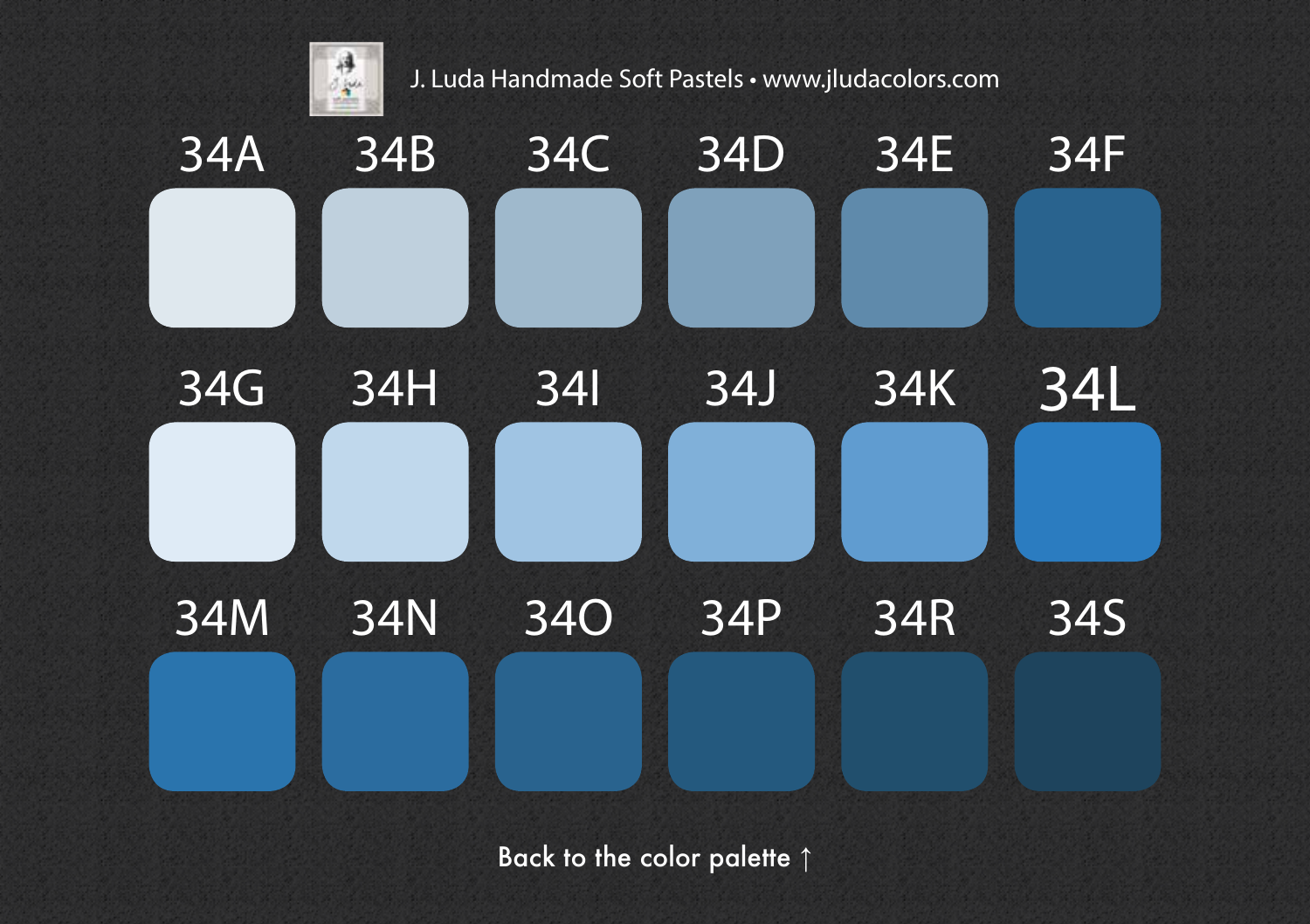<span id="page-31-0"></span>